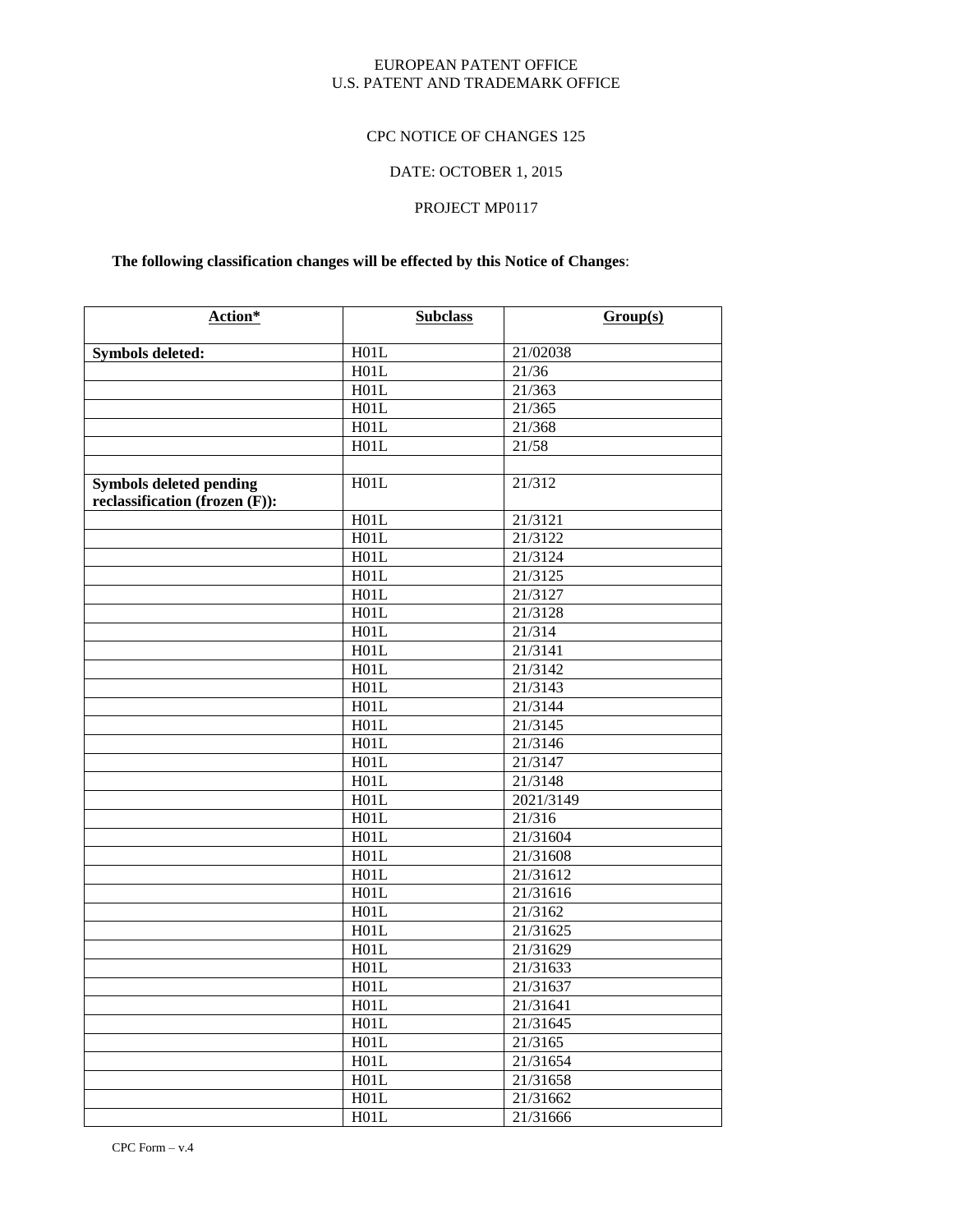## DATE: OCTOBER 1, 2015

| Action*                             | <b>Subclass</b> | Group(s)             |
|-------------------------------------|-----------------|----------------------|
| <b>Symbols deleted pending</b>      | H01L            | 21/3167              |
| reclassification (frozen (F)):      |                 |                      |
|                                     | H01L            | 21/31675             |
|                                     | H01L            | 21/31679             |
|                                     | H01L            | 21/31683             |
|                                     | H01L            | 21/31687             |
|                                     | H01L            | 21/31691             |
|                                     | H01L            | 21/31695             |
|                                     | H01L            | 21/318               |
|                                     | H01L            | $\overline{21}/3185$ |
|                                     |                 |                      |
| Title wording changes:              | H01L            | 21/44                |
|                                     | H01L            | 21/477               |
|                                     | H01L            | 21/479               |
|                                     |                 |                      |
| <b>Deleted Definitions:</b>         | H01L            | 21/02038             |
|                                     | H01L            | 21/36                |
|                                     | H01L            | 21/58                |
|                                     |                 |                      |
| <b>Scheme Warning Notices to be</b> | H01L            | <b>Subclass</b>      |
| added/modified/deleted:             |                 |                      |
|                                     | H01L            | 21/02005             |
|                                     | H01L            | 21/02038             |
|                                     | H01L            | 21/02104             |
|                                     | H01L            | 21/02107             |
|                                     | H01L            | 21/02365             |
|                                     | H01L            | 21/06                |
|                                     | H01L            | 21/16                |
|                                     | H01L            | 21/20                |
|                                     | H01L            | 21/265               |
|                                     | H01L            | 21/312               |
|                                     | H01L            | 21/314               |
|                                     | H01L            | $\overline{21/316}$  |
|                                     | H01L            | 21/318               |
|                                     | H01L            | 21/3247              |
|                                     | H01L            | 21/36                |
|                                     | H01L            | 21/58                |
|                                     | H01L            | 21/67703             |
|                                     | H01L            | 21/6776              |
|                                     | H01L            | 21/76814             |
|                                     | H01L            | 21/76822             |
|                                     | H01L            | 23/482               |
|                                     | H01L            | 23/485               |
|                                     | H01L            | 23/49                |
|                                     | H01L            | 24/00                |
|                                     | H01L            | 24/01                |
|                                     | H01L            | 24/02                |
|                                     | H01L            | 24/18<br>24/34       |
|                                     | H01L            | 24/43                |
|                                     | H01L            |                      |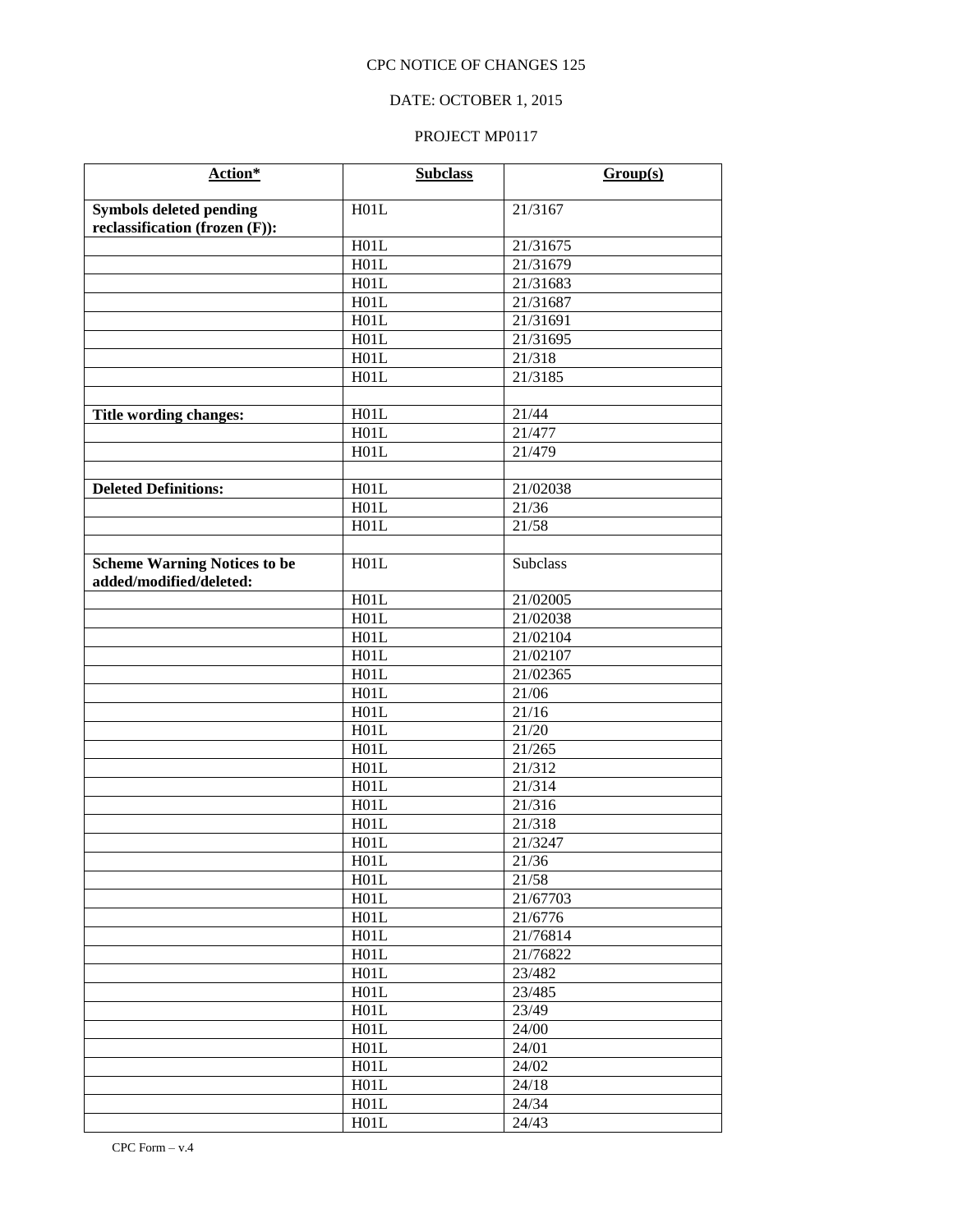## DATE: OCTOBER 1, 2015

| Action*                             | <b>Subclass</b> | Group(s)         |
|-------------------------------------|-----------------|------------------|
| <b>Scheme Warning Notices to be</b> | H01L            | 24/44            |
| added/modified/deleted:             |                 |                  |
|                                     | H01L            | 24/47            |
|                                     | H01L            | 24/48            |
|                                     | H01L            | 24/49            |
|                                     | H01L            | 24/50            |
|                                     | H01L            | 24/80            |
|                                     | H01L            | 24/84            |
|                                     | H01L            | 24/90            |
|                                     | H01L            | 24/93            |
|                                     | H01L            | 27/10826         |
|                                     | H01L            | 27/10847         |
|                                     | H01L            | 27/10879         |
|                                     | H01L            | 27/1116          |
|                                     | H01L            | 27/11286         |
|                                     | H01L            | 27/11504         |
|                                     | H01L            | 27/11512         |
|                                     | H01L            | 27/11514         |
|                                     | H01L            | 27/11517         |
|                                     | H01L            | 27/11556         |
|                                     | H01L            | 27/11565         |
|                                     | H01L            | 27/11575         |
|                                     | H01L            | 27/11578         |
|                                     | H01L            | 27/11582         |
|                                     | H01L            | 27/11587         |
|                                     | H01L            | 27/11595         |
|                                     | H01L            | 27/11597         |
|                                     | H01L<br>H01L    | 27/1214<br>27/24 |
|                                     | H01L            | 27/3211          |
|                                     | H01L            | 29/0852          |
|                                     | H01L            | 29/401           |
|                                     | H01L            | 29/42356         |
|                                     | H01L            | 29/4991          |
|                                     | H01L            | 29/66681         |
|                                     | H01L            | 29/66719         |
|                                     | H01L            | 29/7803          |
|                                     | H01L            | 29/7811          |
|                                     | H01L            | 29/7815          |
|                                     | H01L            | 29/7816          |
|                                     | H01L            | 29/7828          |
|                                     | H01L            | 29/7842          |
|                                     | H01L            | 41/047           |
|                                     | H01L            | 41/053           |
|                                     | H01L            | 41/08            |
|                                     | H01L            | 41/083           |
|                                     | H01L            | 41/0906          |
|                                     | H01L            | 41/0926          |
|                                     | H01L            | 41/0986          |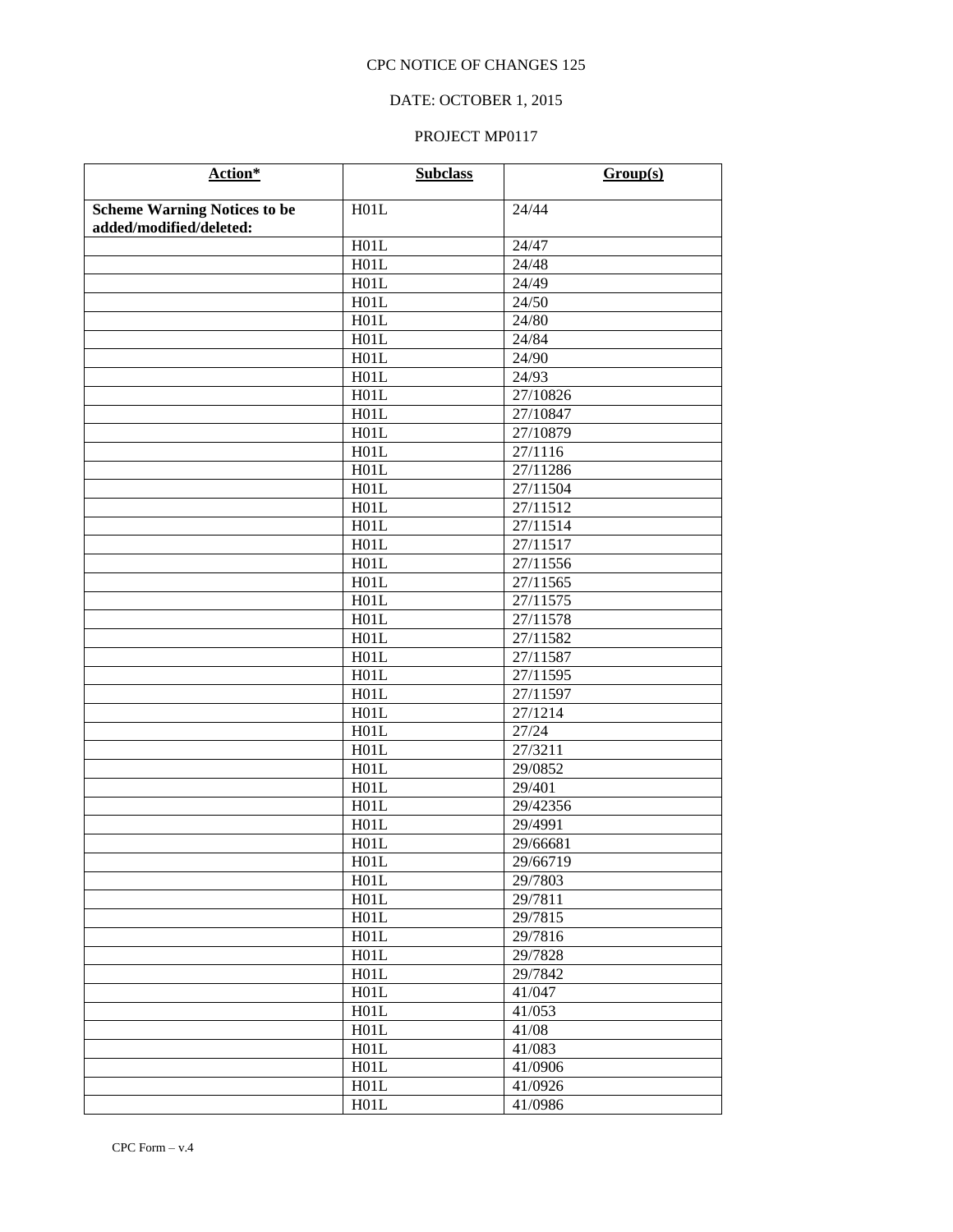### DATE: OCTOBER 1, 2015

#### PROJECT MP0117

| Action*                                  | <b>Subclass</b> | Group(s) |
|------------------------------------------|-----------------|----------|
|                                          |                 |          |
| <b>Scheme Warning Notices to be</b>      | H01L            | 41/0993  |
| added/modified/deleted:                  |                 |          |
|                                          | H01L            | 41/113   |
|                                          | H01L            | 41/183   |
|                                          | H01L            | 41/187   |
|                                          | H01L            | 45/00    |
|                                          | H01L            | 51/5206  |
|                                          | H01L            | 51/5221  |
|                                          | H01L            | 51/5237  |
|                                          |                 |          |
| <b>Scheme Notes or Guidance Headings</b> | H01L            | 21/768   |
| be added/modified/deleted:               |                 |          |
|                                          | H01L            | 31/06    |

**The following subclasses/groups are also impacted by this Notice of Changes:** G02B

**This Notice of Changes includes the following** *[Check the ones included]:*

- 1. CLASSIFICATION SCHEME CHANGES
	- $\boxtimes$  A. New, Modified or Deleted Group(s)
	- $\boxtimes$  B. New, Modified or Deleted Warning Notice(s)
	- $\boxtimes$  C. New, Modified or Deleted Note(s)
	- D. New, Modified or Deleted Guidance Heading(s)
- 2. DEFINITIONS (New or Modified) A. DEFINITIONS (Full definition template)
	- $\boxtimes$  B. DEFINITIONS (Definitions Quick Fix)
- 3.  $\boxtimes$  REVISION CONCORDANCE LIST (RCL)
- 4.  $\boxtimes$  CHANGES TO THE CPC-TO-IPC CONCORDANCE LIST (CICL)
- 5.  $\boxtimes$  CROSS-REFERENCE LIST (CRL)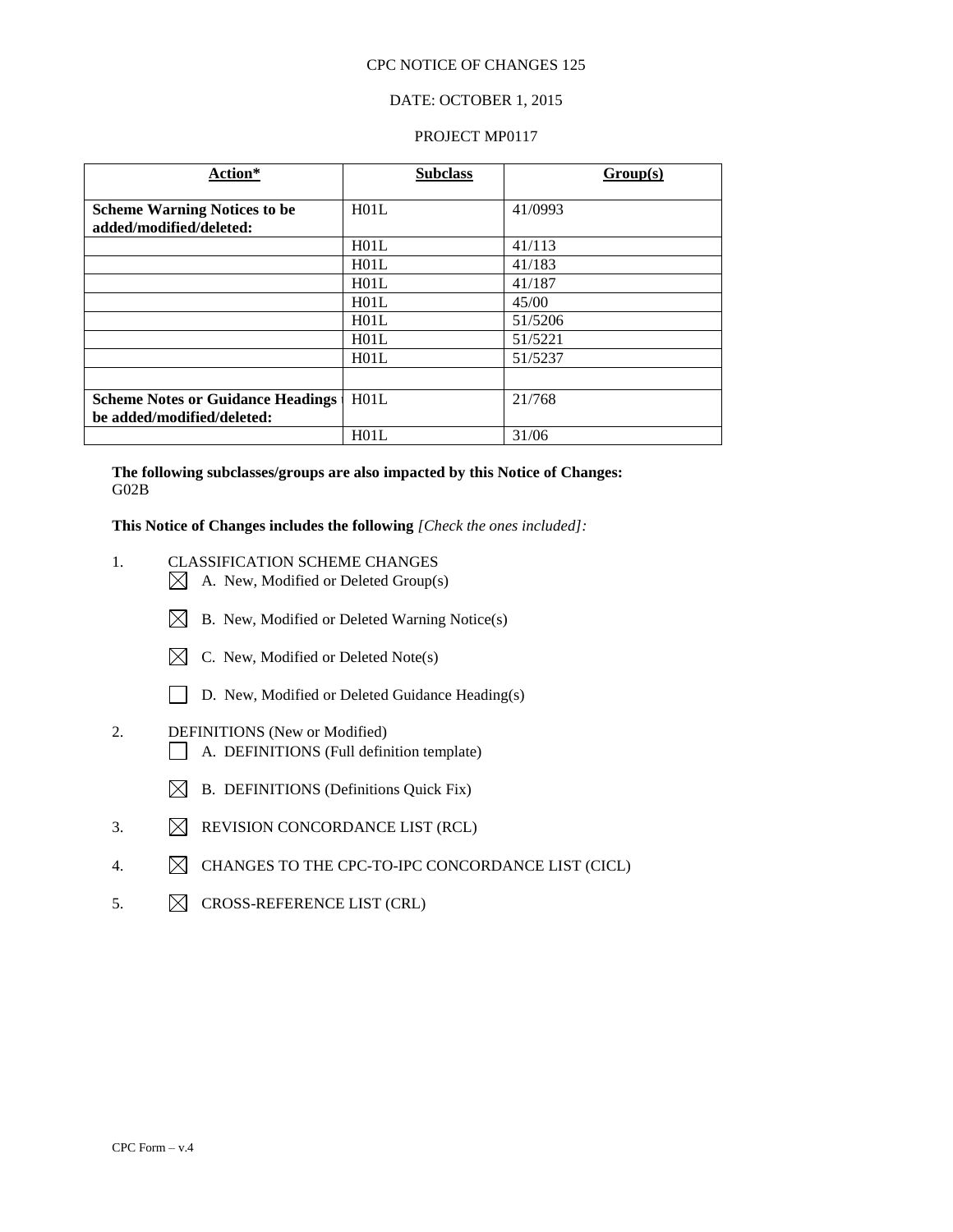# DATE: OCTOBER 1, 2015

#### PROJECT MP0117

# 1. CLASSIFICATION SCHEME CHANGES

## A. New, Modified or Deleted Group(s)

## **SUBCLASS H01L – SEMICONDUCTOR DEVICES; ELECTRIC SOLID STATE DEVICES NOT OTHERWISE PROVIDED FOR**

| Type*          | <b>Symbol</b> | <b>Indent</b>            | <b>Title</b>                                                         | <b>Transferred to</b> #                              |
|----------------|---------------|--------------------------|----------------------------------------------------------------------|------------------------------------------------------|
|                |               | Level                    | (new or modified)                                                    |                                                      |
|                |               | <b>Number</b><br>of dots | "CPC only" text should normally be<br>enclosed in {curly brackets}** |                                                      |
|                |               | (e.g. 0,                 |                                                                      |                                                      |
|                |               | 1, 2)                    |                                                                      |                                                      |
| D              | H01L21/02038  | 3                        |                                                                      | <administrative td="" transfer<=""></administrative> |
|                |               |                          |                                                                      | to H01L21/7624>                                      |
|                |               |                          |                                                                      |                                                      |
| $\mathbf{F}$   | H01L21/312    | 6                        | Organic layers, e.g. photoresist                                     | H01L21/02107-                                        |
|                |               |                          | (H01L 21/3105, H01L21/32 take                                        | H01L21/02362                                         |
|                |               |                          | precedence; {photoresists per se G03C})                              |                                                      |
| $\overline{F}$ | H01L21/3121   | $\overline{7}$           | {Layers comprising organo-silicon                                    | H01L21/02107-                                        |
|                |               |                          | compounds}                                                           | H01L21/02362                                         |
| $\overline{F}$ | H01L21/3122   | 8                        | {layers comprising polysiloxane                                      | H01L21/02107-                                        |
|                |               | $\overline{9}$           | compounds}                                                           | H01L21/02362                                         |
| $\overline{F}$ | H01L21/3124   |                          | {layers comprising hydrogen                                          | H01L21/02107-                                        |
| F              | H01L21/3125   | $\overline{8}$           | silsesquioxane}<br>{layers comprising silazane compounds}            | H01L21/02362<br>H01L21/02107-                        |
|                |               |                          |                                                                      | H01L21/02362                                         |
| F              | H01L21/3127   | $\overline{7}$           | {Layers comprising fluoro (hydro)carbon                              | H01L21/02107-                                        |
|                |               |                          | compounds, e.g. polytetrafluoroethylene}                             | H01L21/02362                                         |
| ${\bf F}$      | H01L21/3128   | $\overline{7}$           | {by Langmuir-Blodgett techniques}                                    | H01L21/02107-                                        |
|                |               |                          |                                                                      | H01L21/02362                                         |
| $\mathbf F$    | H01L21/314    | $\overline{6}$           | Inorganic layers (H01L 21/3105,                                      | H01L21/02107-                                        |
|                |               |                          | H01L 21/32 take precedence)                                          | H01L21/02362                                         |
| ${\bf F}$      | H01L21/3141   | $\overline{7}$           | {Deposition using atomic layer deposition                            | H01L21/02107-                                        |
|                |               |                          | techniques [ALD]}                                                    | H01L21/02362                                         |
| $\mathbf F$    | H01L21/3142   | $\overline{8}$           | {of nano-laminates, e.g. alternating layers                          | H01L21/02107-                                        |
|                |               |                          | of Al203-Hf02}                                                       | H01L21/02362                                         |
| ${\bf F}$      | H01L21/3143   | $\overline{7}$           | {composed of alternated layers or of                                 | H01L21/02107-                                        |
|                |               |                          | mixtures of nitrides and oxides or of                                | H01L21/02362                                         |
|                |               |                          | oxinitrides, e.g. formation of oxinitride by                         |                                                      |
|                |               |                          | oxidation of nitride layers}                                         |                                                      |
| $\overline{F}$ | H01L21/3144   | $\overline{8}$           | $\{$ on silicon $\}$                                                 | H01L21/02107-                                        |
|                |               |                          |                                                                      | H01L21/02362                                         |
| $\overline{F}$ | H01L21/3145   | 8                        | {formed by deposition from a gas or                                  | H01L21/02107-                                        |
|                |               |                          | vapour}                                                              | H01L21/02362                                         |
| $\mathbf{F}$   | H01L21/3146   | $\overline{7}$           | {Carbon layers, e.g. diamond-like layers}                            | H01L21/02107-                                        |
|                |               |                          |                                                                      | H01L21/02362                                         |
| ${\bf F}$      | H01L21/3147   | $\tau$                   | {Epitaxial deposition of insulating<br>materials }                   | H01L21/02107-<br>H01L21/02362                        |
|                |               |                          |                                                                      |                                                      |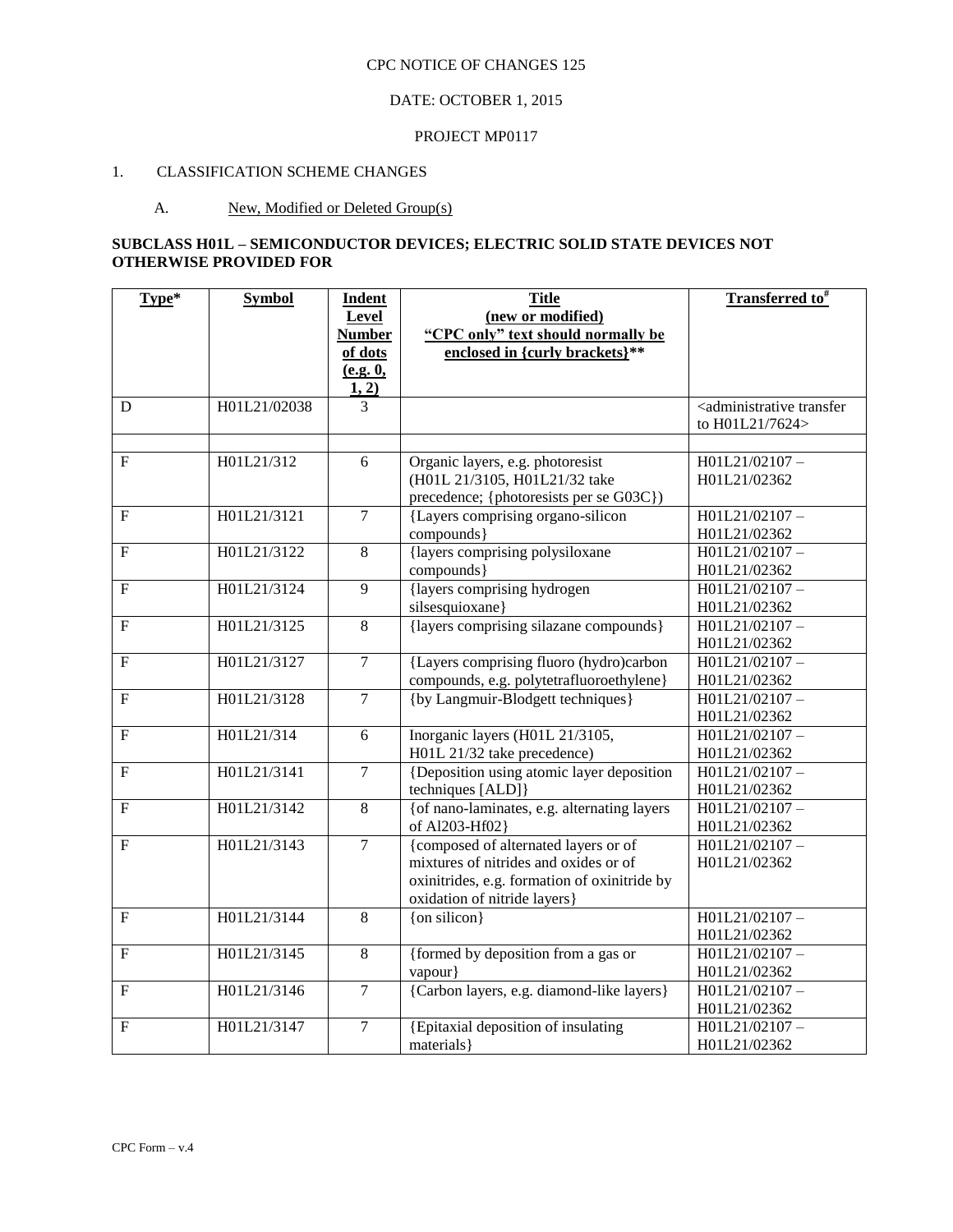## DATE: OCTOBER 1, 2015

| Type*                     | <b>Symbol</b> | <b>Indent</b>  | <b>Title</b>                                           | Transferred to <sup>#</sup> |
|---------------------------|---------------|----------------|--------------------------------------------------------|-----------------------------|
|                           |               | <b>Level</b>   | (new or modified)                                      |                             |
|                           |               | <b>Number</b>  | "CPC only" text should normally be                     |                             |
|                           |               | of dots        | enclosed in {curly brackets}**                         |                             |
|                           |               | (e.g. 0,       |                                                        |                             |
|                           |               | 1, 2)          |                                                        |                             |
| $\mathbf F$               | H01L21/3148   | 7              | {Silicon Carbide layers}                               | H01L21/02107-               |
|                           |               |                |                                                        | H01L21/02362                |
| $\mathbf F$               | H01L2021/3149 | $\overline{8}$ | {Langmuir-Blodgett techniques}                         | H01L21/02107-               |
|                           |               |                |                                                        | H01L21/02362                |
| $\mathbf F$               | H01L21/316    | $\overline{7}$ | composed of oxides or glassy oxides or                 | H01L21/02107-               |
|                           |               |                | oxide based glass                                      | H01L21/02362                |
| $\mathbf F$               | H01L21/31604  | 8              | {Deposition from a gas or vapour                       | H01L21/02107-               |
|                           |               |                | (H01L21/31691, H01L21/31695 take                       | H01L21/02362                |
|                           |               |                | precedence) }                                          |                             |
| $\mathbf F$               | H01L21/31608  | 9              | {Deposition of $SiO2(H01L 21/31625)$ ,                 | H01L21/02107-               |
|                           |               |                | H01L 21/31629 and H01L 21/31633 take                   | H01L21/02362                |
|                           |               |                | precedence) }                                          |                             |
| $\mathbf F$               | H01L21/31612  | 10             | {on a silicon body}                                    | H01L21/02107-               |
|                           |               |                |                                                        | H01L21/02362                |
| $\boldsymbol{\mathrm{F}}$ | H01L21/31616  | 9              | {Deposition of $Al_2O_3$ }                             | H01L21/02107-               |
|                           |               |                |                                                        | H01L21/02362                |
| $\mathbf F$               | H01L21/3162   | 10             | {on a silicon body}                                    | H01L21/02107-               |
|                           |               |                |                                                        | H01L21/02362                |
| $\mathbf{F}$              | H01L21/31625  | 9              | {Deposition of boron or phosphorus doped               | H01L21/02107-               |
|                           |               |                | silicon oxide, e.g. BSG, PSG, BPSG}                    | H01L21/02362                |
| $\boldsymbol{\mathrm{F}}$ | H01L21/31629  | 9              | {Deposition of halogen doped silicon                   | H01L21/02107-               |
|                           |               |                | oxide, e.g. fluorine doped silicon oxide}              | H01L21/02362                |
| $\mathbf F$               | H01L21/31633  | 9              | {Deposition of carbon doped silicon oxide,             | H01L21/02107-               |
|                           |               |                | e.g. SiOC}                                             | H01L21/02362                |
| $\boldsymbol{\mathrm{F}}$ | H01L21/31637  | $\overline{9}$ | {Deposition of Tantalum oxides, e.g.                   | H01L21/02107-               |
|                           |               |                | $Ta_2O_5$                                              | H01L21/02362                |
| $\overline{F}$            | H01L21/31641  | $\overline{9}$ | {Deposition of Zirconium oxides, e.g.                  | H01L21/02107-               |
|                           |               |                | ZrO <sub>2</sub>                                       | H01L21/02362                |
| $\mathbf F$               | H01L21/31645  | 9              | {Deposition of Hafnium oxides, e.g. HfO <sub>2</sub> } | H01L21/02107-               |
|                           |               |                |                                                        | H01L21/02362                |
| $\mathbf{F}$              | H01L21/3165   | $\overline{8}$ | {formed by oxidation (H01L21/31691,                    | H01L21/02107-               |
|                           |               |                | H01L21/31695 take precedence) }                        | H01L21/02362                |
| F                         | H01L21/31654  | 9              | {of semiconductor materials, e.g. the body             | H01L21/02107-               |
|                           |               |                | itself}                                                | H01L21/02362                |
| $\mathbf F$               | H01L21/31658  | 10             | {by thermal oxidation, e.g. of SiGe}                   | H01L21/02107-               |
|                           |               |                |                                                        | H01L21/02362                |
| $\mathbf F$               | H01L21/31662  | 11             | {of silicon in uncombined form}                        | H01L21/02107-               |
|                           |               |                |                                                        | H01L21/02362                |
| $\boldsymbol{\mathrm{F}}$ | H01L21/31666  | 11             | {of AIII BV compounds}                                 | H01L21/02107-               |
|                           |               |                |                                                        | H01L21/02362                |
| $\mathbf F$               | H01L21/3167   | 10             | {of anodic oxidation}                                  | H01L21/02107-               |
|                           |               |                |                                                        | H01L21/02362                |
| $\boldsymbol{\mathrm{F}}$ | H01L21/31675  | 11             | $\{$ of silicon $\}$                                   | H01L21/02107-               |
| $\mathbf F$               |               | 11             | {of AIII BV compounds}                                 | H01L21/02362                |
|                           | H01L21/31679  |                |                                                        | H01L21/02107-               |
|                           |               |                |                                                        | H01L21/02362                |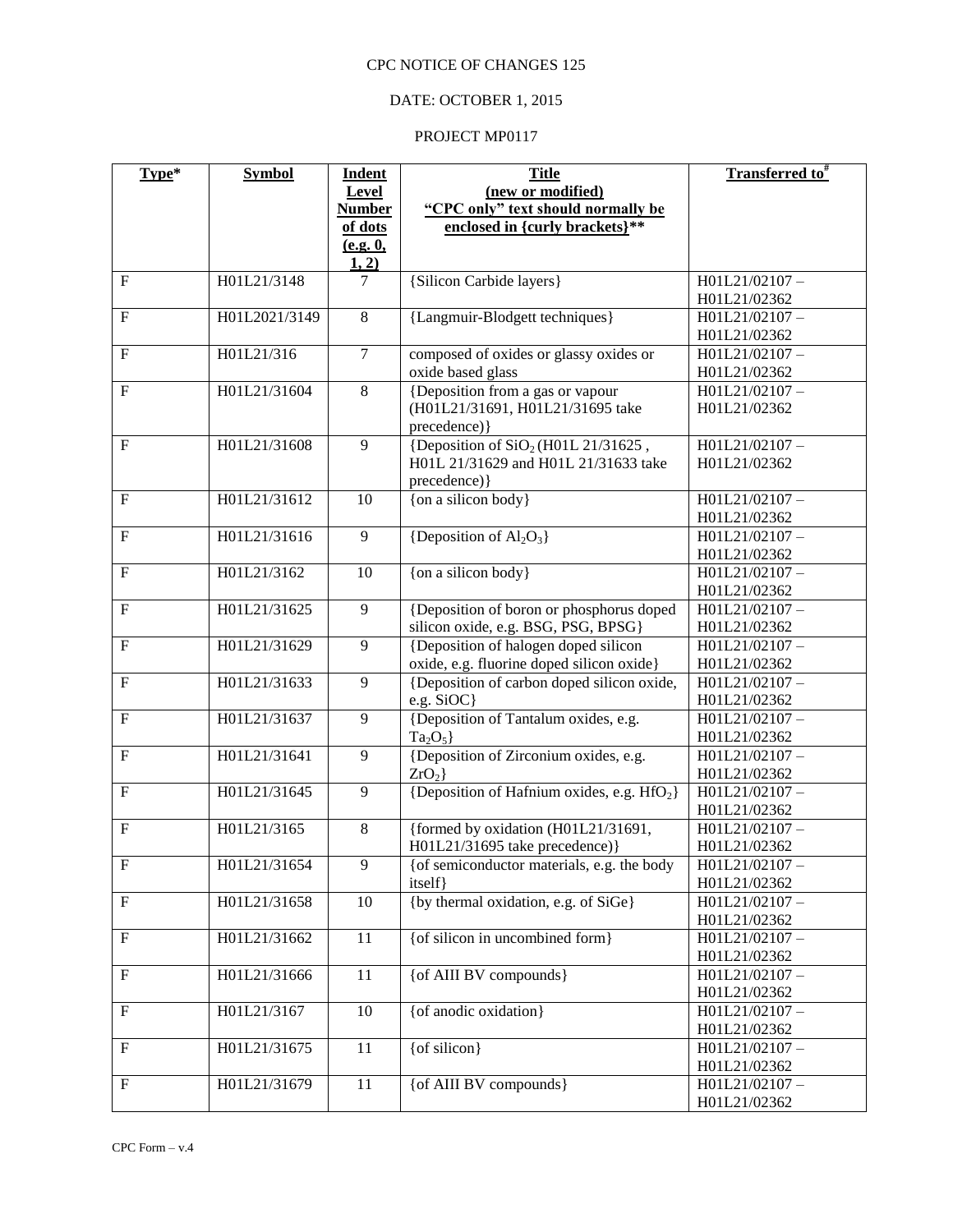### DATE: OCTOBER 1, 2015

#### PROJECT MP0117

| Type*          | <b>Symbol</b> | <b>Indent</b>  | <b>Title</b>                                                                    | Transferred to <sup>#</sup>                          |
|----------------|---------------|----------------|---------------------------------------------------------------------------------|------------------------------------------------------|
|                |               | Level          | (new or modified)                                                               |                                                      |
|                |               | <b>Number</b>  | "CPC only" text should normally be                                              |                                                      |
|                |               | of dots        | enclosed in {curly brackets}**                                                  |                                                      |
|                |               | (e.g. 0,       |                                                                                 |                                                      |
|                |               | 1, 2)          |                                                                                 |                                                      |
| $\overline{F}$ | H01L21/31683  | 9              | {of metallic layers, e.g. Al deposited on the                                   | H01L21/02107-<br>H01L21/02362                        |
|                |               |                | body, e.g. formation of multi-layer                                             |                                                      |
| $\overline{F}$ | H01L21/31687  | 10             | insulating structures}<br>{by anodic oxidation}                                 | H01L21/02107-                                        |
|                |               |                |                                                                                 | H01L21/02362                                         |
| ${\bf F}$      | H01L21/31691  | $\,8\,$        | {with perovskite structure}                                                     | H01L21/02107-                                        |
|                |               |                |                                                                                 | H01L21/02362                                         |
| $\overline{F}$ | H01L21/31695  | $\overline{8}$ | {Deposition of porous oxides or porous                                          | H01L21/02107-                                        |
|                |               |                | glassy oxides or oxide based porous glass}                                      | H01L21/02362                                         |
| $\mathbf F$    | H01L21/318    | $\overline{7}$ | composed of nitrides                                                            | H01L21/02107-                                        |
|                |               |                |                                                                                 | H01L21/02362                                         |
| ${\bf F}$      | H01L21/3185   | 8              | {of siliconnitrides}                                                            | H01L21/02107-                                        |
|                |               |                |                                                                                 | H01L21/02362                                         |
| D              | H01L21/36     | $\overline{4}$ |                                                                                 | <administrative td="" transfer<=""></administrative> |
|                |               |                |                                                                                 | to H01L21/02521>                                     |
| $\mathbf D$    | H01L21/363    | $\overline{5}$ |                                                                                 | <administrative td="" transfer<=""></administrative> |
|                |               |                |                                                                                 | to H01L21/02521 and                                  |
|                |               |                |                                                                                 | H01L21/02631                                         |
|                |               |                |                                                                                 | simultaneously>                                      |
| D              | H01L21/365    | 5              |                                                                                 | <administrative td="" transfer<=""></administrative> |
|                |               |                |                                                                                 | to H01L21/02521 and                                  |
|                |               |                |                                                                                 | H01L21/0262                                          |
|                |               |                |                                                                                 | simultaneously>                                      |
| D              | H01L21/368    | 5              |                                                                                 | <administrative td="" transfer<=""></administrative> |
|                |               |                |                                                                                 | to H01L21/02521 and                                  |
|                |               |                |                                                                                 | H01L21/02623                                         |
|                | H01L21/44     |                | Manufacture of electrodes on                                                    | simultaneously>                                      |
| $\mathbf{M}$   |               | $\overline{4}$ |                                                                                 |                                                      |
|                |               |                | semiconductor bodies using processes or<br>apparatus not provided for in groups |                                                      |
|                |               |                | H01L21/38 to H01L21/428                                                         |                                                      |
| $\mathbf M$    | H01L21/477    | 5              | Thermal treatment for modifying the                                             |                                                      |
|                |               |                | properties of semiconductor bodies, e.g.                                        |                                                      |
|                |               |                | annealing, sintering (H01L21/38 to                                              |                                                      |
|                |               |                | H01L21/449 and H01L21/461 to                                                    |                                                      |
|                |               |                | H01L21/475 take precedence)                                                     |                                                      |
| M              | H01L21/479    | 5              | Application of electric currents or fields,                                     |                                                      |
|                |               |                | e.g. for electroforming (H01L21/38 to                                           |                                                      |
|                |               |                | H01L21/449 and H01L21/461 to                                                    |                                                      |
|                |               |                | H01L21/475 take precedence)                                                     |                                                      |
| D              | H01L21/58     | $\overline{4}$ |                                                                                 | <administrative td="" transfer<=""></administrative> |
|                |               |                |                                                                                 | to H01L24/80>                                        |

\*N = new entries where reclassification into entries is involved; C = entries with modified file scope where reclassification of documents from the entries is involved; Q = new entries which are firstly populated with documents via administrative transfers from deleted (D) entries. Afterwards, the transferred documents into the Q entry will either stay or be moved to more appropriate entries, as determined by intellectual reclassification; E= existing entries with enlarged file scope, which receive documents from C or D entries, e.g. when a limiting reference is removed from the entry title; M = entries with no change to the file scope (no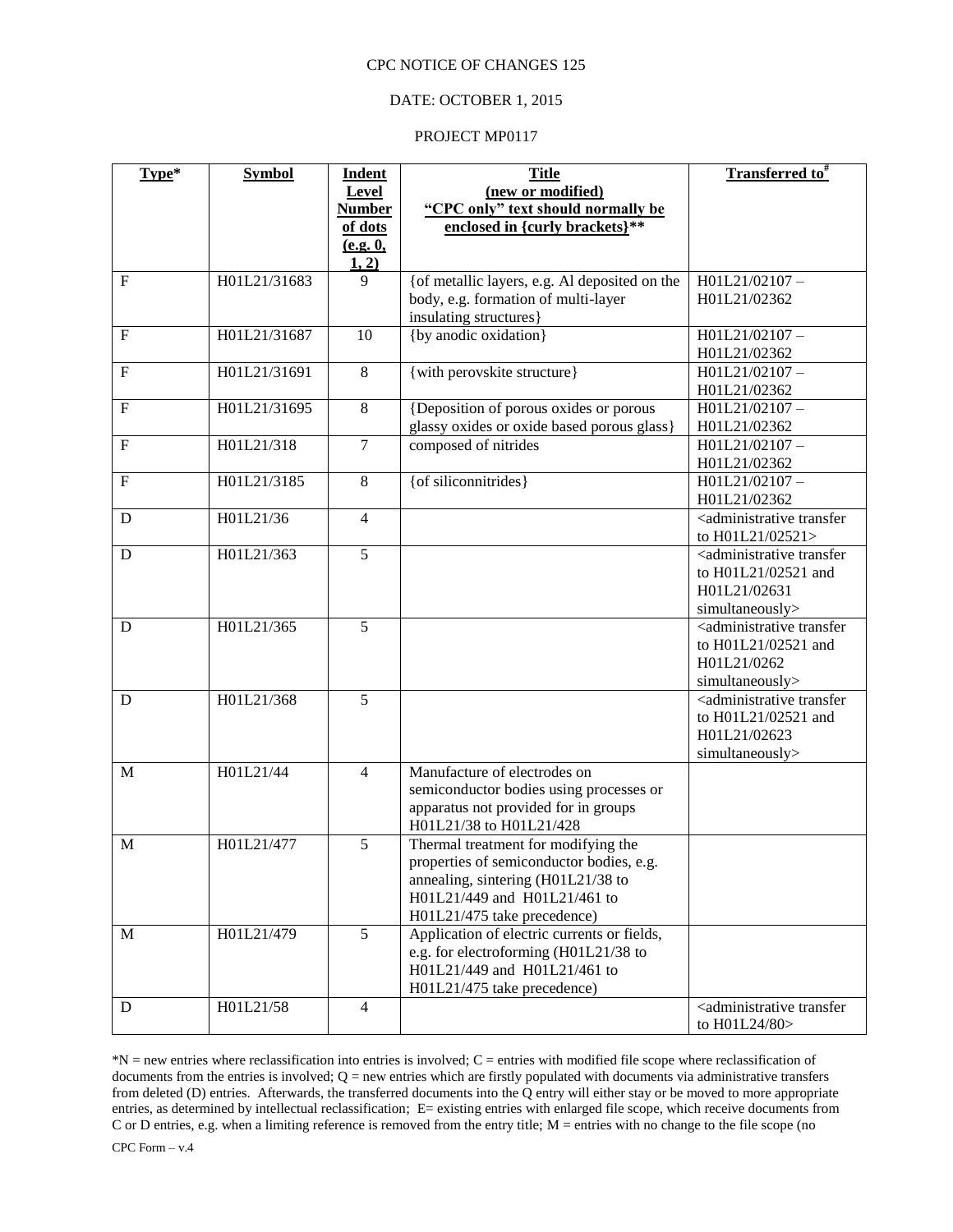### DATE: OCTOBER 1, 2015

#### PROJECT MP0117

reclassification);  $D =$  deleted entries;  $F =$  frozen entries will be deleted once reclassification of documents from the entries is completed;  $U =$  entries that are unchanged.

- \*\*No {curly brackets} are used for titles in CPC only subclasses, e.g. C12Y, A23Y; 2000 series symbol titles of groups found at the end of schemes (orthogonal codes); or the Y section titles. The {curly brackets} are used for 2000 series symbol titles found interspersed throughout the main trunk schemes (breakdown codes).
- For U groups, the minimum requirement is to include the U group located immediately prior to the N group or N group array, in order to show the N group hierarchy and improve the readability and understanding of the scheme. Always include the symbol, indent level and title of the U group in the table above.
- All entry types should be included in the scheme changes table above for better understanding of the overall scheme change picture. Symbol, indent level, and title are required for all types except "D" which requires only a symbol.
- #"Transferred to" column must be completed for all C, D, F, and Q type entries. F groups will be deleted once reclassification is completed.
- When multiple symbols are included in the "Transferred to" column, avoid using ranges of symbols in order to be as precise as possible.
- For administrative transfer of documents, the following text should be used: "< administrative transfer to XX>" or "<administrative transfer to XX and YY simultaneously>" when administrative transfer of the same documents is to more than one place.
- Administrative transfer to main trunk groups is assumed to be "invention information", unless otherwise indicated, and to 2000 series groups is assumed to be "additional information".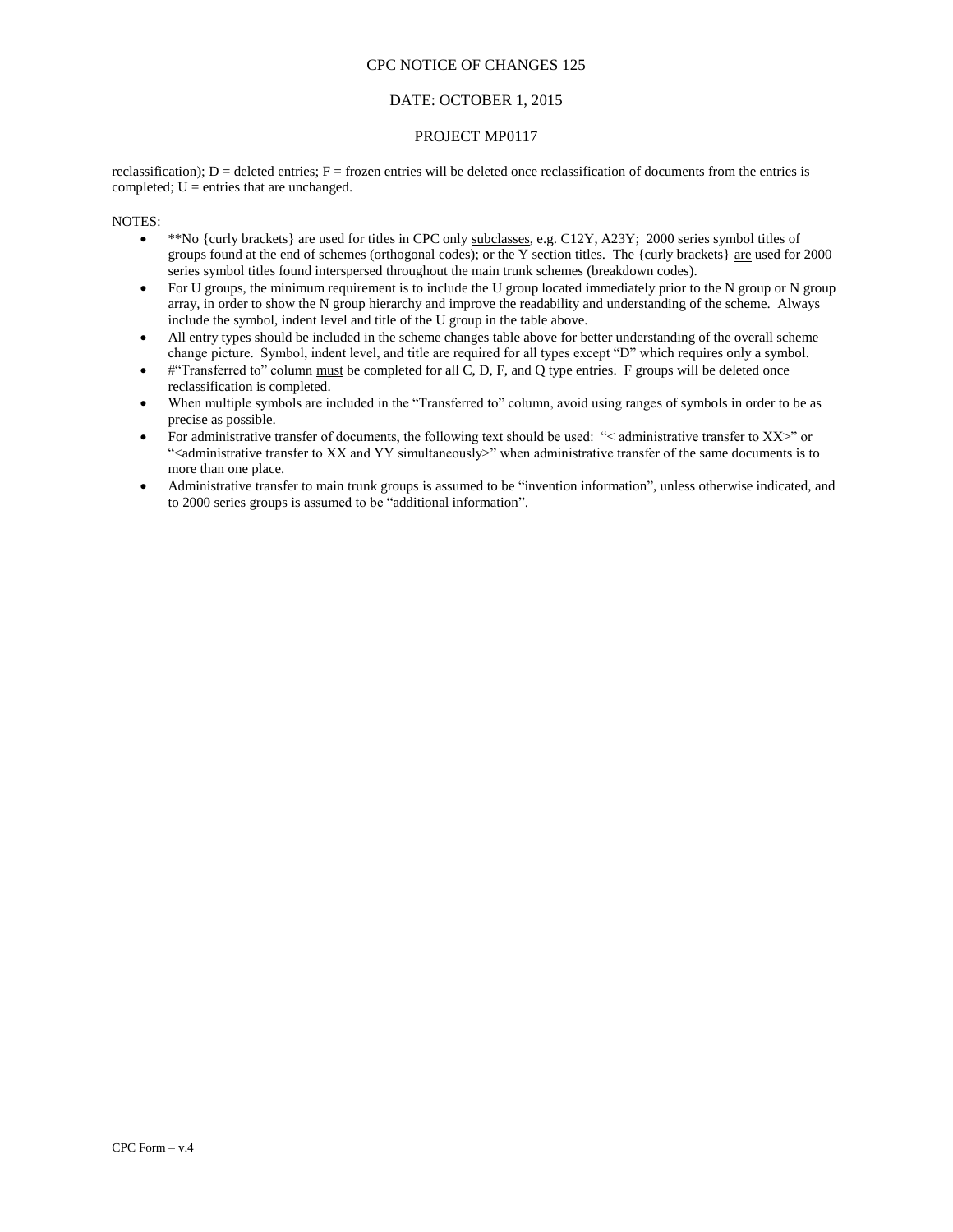# DATE: OCTOBER 1, 2015

#### PROJECT MP0117

## B. New, Modified or Deleted Warning notice(s)

## **SUBCLASS H01L – SEMICONDUCTOR DEVICES; ELECTRIC SOLID STATE DEVICES NOT OTHERWISE PROVIDED FOR**

| Type*       | <b>Location</b> | <b>Old Warning notice</b>                                                                                                                                                                                | <b>New/Modified Warning notice</b>                                                                                                                                                                                                                                                                                                  |
|-------------|-----------------|----------------------------------------------------------------------------------------------------------------------------------------------------------------------------------------------------------|-------------------------------------------------------------------------------------------------------------------------------------------------------------------------------------------------------------------------------------------------------------------------------------------------------------------------------------|
| D           | H01L21/02005    | Not complete, see H01L21/30 and<br>subgroups                                                                                                                                                             | <delete warning=""></delete>                                                                                                                                                                                                                                                                                                        |
| ${\bf D}$   | H01L21/02038    | Not complete, see H01L21/7624 and<br>subgroups                                                                                                                                                           | <delete warning=""></delete>                                                                                                                                                                                                                                                                                                        |
| $\mathbf M$ | H01L21/02104    | Group H01L 21/02104 and subgroups<br>are not complete pending<br>reorganization. See also groups H01L<br>21/20, H01L 21/36, H01L 21/06, H01L<br>21/16 and subgroups                                      | Groups H01L21/02104 - H01L21/02694 are<br>incomplete pending reclassification of<br>documents from groups H01L21/06,<br>H01L21/16, and H01L21/20. Groups<br>H01L21/02104 - H01L21/02694,<br>H01L21/06, H01L 21/20, and H01L21/16<br>should be considered in order to perform a<br>complete search.                                  |
| M           | H01L21/02107    | This group and subgroups are not<br>complete pending the completion of a<br>reclassification; see also H01L 21/312,<br>H01L 21/314, H01L 21/316, and<br>H01L 21/318 and subgroups thereof                | Groups H01L21/02107 - H01L21/02326 are<br>incomplete pending reclassification of<br>documents from groups H01L21/312,<br>H01L21/314, H01L 21/316, and H01L<br>21/318. Groups H01L21/02107-<br>H01L21/02326, H01L21/312, H01L21/314,<br>H01L21/316, and H01L21/318 should be<br>considered in order to perform a complete<br>search. |
| M           | H01L21/02365    |                                                                                                                                                                                                          | Group H01L21/02365 is incomplete pending<br>reclassification of documents from groups<br>H01L21/06, H01L21/16, and H01L21/20.<br>Groups H01L21/06, H01L21/16, and<br>H01L21/20 should be considered in order to<br>perform a complete search.                                                                                       |
| M           | H01L21/06       | This group is no longer used for the<br>classification of new documents as<br>from December 1, 2009. The backlog<br>of this group is being continuously<br>reclassified to H01L21/02365 and<br>subgroups | Group H01L21/06 is impacted by<br>reclassification into groups H01L21/02365<br>$-$ H01L21/02694. Groups H01L21/06 and<br>H01L21/02365 - H01L21/02694 should be<br>considered in order to perform a complete<br>search.                                                                                                              |
| M           | H01L21/16       | This group is no longer used for the<br>classification of new documents as<br>from December 1, 2009. The backlog<br>of this group is being continuously<br>reclassified to H01L21/02365 and<br>subgroups | Group H01L21/16 is impacted by<br>reclassification into groups H01L21/02365 -<br>H01L21/02694. Groups H01L21/16 and<br>H01L21/02365 - H01L21/02694 should be<br>considered in order to perform a complete<br>search.                                                                                                                |
| M           | H01L21/20       | This group is no longer used for the<br>classification of new documents as<br>from December 1, 2009. The backlog<br>of this group is being continuously<br>reclassified to H01L21/02365 and<br>subgroups | Group H01L21/20 is impacted by<br>reclassification into groups H01L21/02365 -<br>H01L21/02694. Groups JH01L21/20 and<br>H01L21/02365 - H01L21/02694 should be<br>considered in order to perform a complete<br>search.                                                                                                               |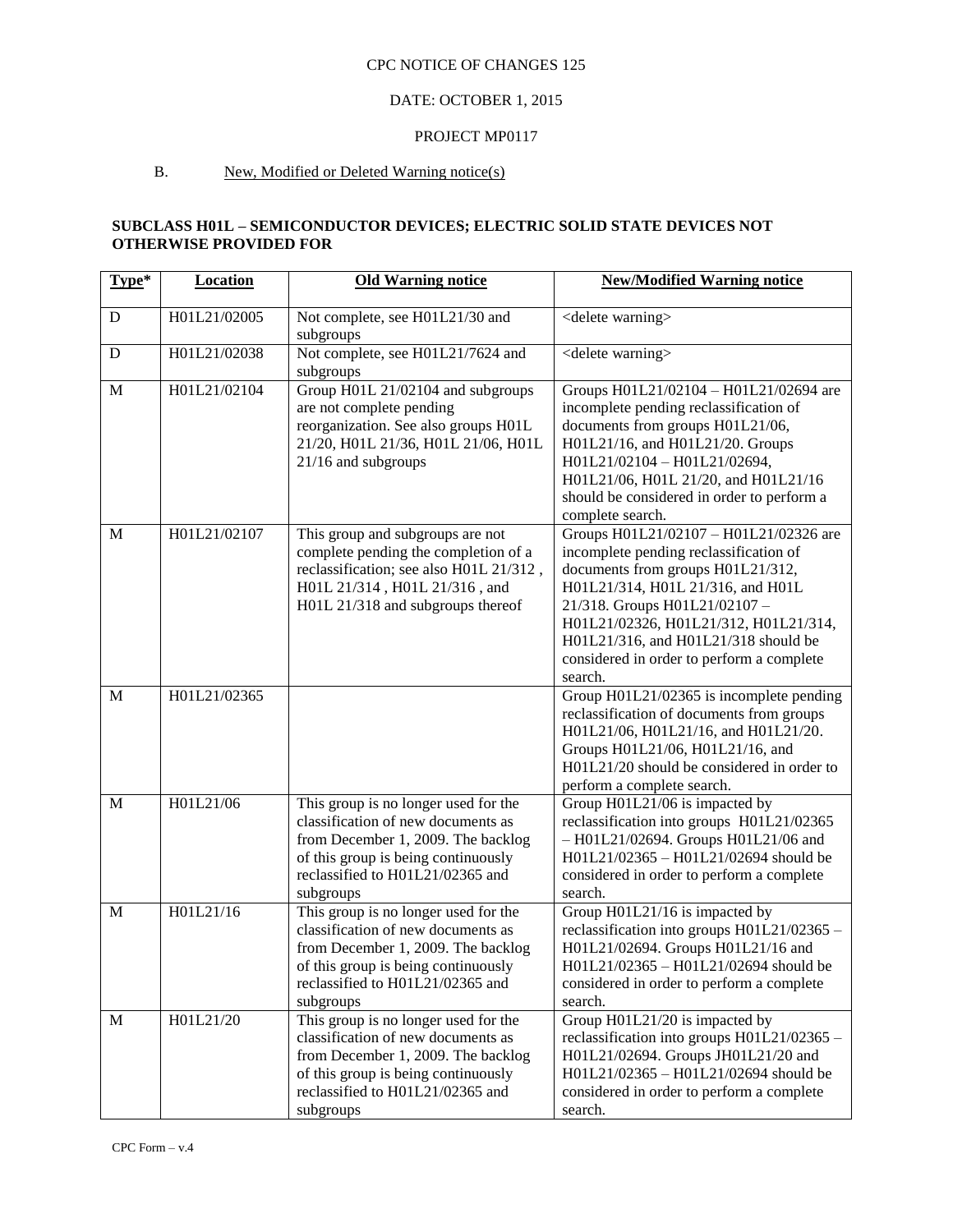# DATE: OCTOBER 1, 2015

| Type*        | <b>Location</b> | <b>Old Warning notice</b>                                                                                                                                                                                                   | <b>New/Modified Warning notice</b>                                                                                                                                                                                                                                                                                      |
|--------------|-----------------|-----------------------------------------------------------------------------------------------------------------------------------------------------------------------------------------------------------------------------|-------------------------------------------------------------------------------------------------------------------------------------------------------------------------------------------------------------------------------------------------------------------------------------------------------------------------|
| $\mathbf{M}$ | H01L21/265      | The groups H01L 21/265 C, H01L<br>21/2658 and H01L 21/26593 are not<br>complete, see provisionally also H01L<br>21/26506 and H01L 21/2654 and their<br>subgroups                                                            | Groups H01L21/26566, H01L21/2658 and<br>H01L21/26593 are incomplete pending<br>reclassification of documents from groups<br>H01L21/26506 and H01L 21/2654. Groups<br>H01L21/26566, H01L21/2658,<br>H01L21/26593, H01L21/26506 and<br>H01L21/2654 should be considered in order<br>to perform a complete search          |
| M            | H01L21/312      | This group and subgroups are no longer<br>used for the classification of new<br>documents as from May 1, 2011. The<br>backlog of this group is being<br>continuously reclassified to H01L<br>21/02107 and subgroups thereof | Groups H01L21/312 - H01L21/3128 are no<br>longer used for the classification of<br>documents as of May 1, 2011. The content<br>of these groups is being reclassified into<br>groups H01L21/02107 - H01L21/02326.<br>Groups H01L21/02107 - H01L21/02326<br>should be considered in order to perform a<br>complete search |
| M            | H01L21/314      | This group and subgroups are no longer<br>used for the classification of new<br>documents as from May 1, 2011. The<br>backlog of this group is being<br>continuously reclassified to H01L<br>21/02107 and subgroups thereof | Groups H01L21/314 - H01L21/3185 are no<br>longer used for the classification of<br>documents as of May 1, 2011. The content<br>of these groups is being reclassified into<br>groups H01L21/02107 - H01L21/02326.<br>Groups H01L21/02107 - H01L21/02326<br>should be considered in order to perform a<br>complete search |
| M            | H01L21/316      | This group and subgroups are no longer<br>used for the classification of new<br>documents as from May 1, 2011. The<br>backlog of this group is being<br>continuously reclassified to<br>H01L21/02107 and subgroups thereof  | Group H01L21/316 is no longer used for the<br>classification of documents as of May 1,<br>2011. The content of this group is being<br>reclassified into groups H01L21/02107 -<br>H01L21/02326. Groups H01L21/02107-<br>H01L21/02326 should be considered in<br>order to perform a complete search                       |
| $\mathbf{M}$ | H01L21/318      | This group and subgroups are no longer<br>used for the classification of new<br>documents as from May 1, 2011. The<br>backlog of this group is being<br>continuously reclassified to<br>H01L21/02107 and subgroups thereof  | Group H01L21/318 is no longer used for the<br>classification of documents as of May 1,<br>2011. The content of this group is being<br>reclassified into groups H01L21/02107 -<br>H01L21/02326. Groups H01L21/02107-<br>H01L21/02326 should be considered in<br>order to perform a complete search                       |
| M            | H01L21/3247     | Not complete, see provisionally also<br>H01L 21/324                                                                                                                                                                         | Group H01L21/3247 is incomplete pending<br>reclassification of documents from group<br>H01L21/324. Groups H01L21/324 and<br>H01L21/3247 should be considered in order<br>to perform a complete search                                                                                                                   |
| D            | H01L21/36       | This group is no longer used for the<br>classification of new documents as<br>from December 1, 2009. The backlog<br>of this group is being continuously<br>reclassified to H01L 21/02365 and<br>subgroups                   | <delete warning=""></delete>                                                                                                                                                                                                                                                                                            |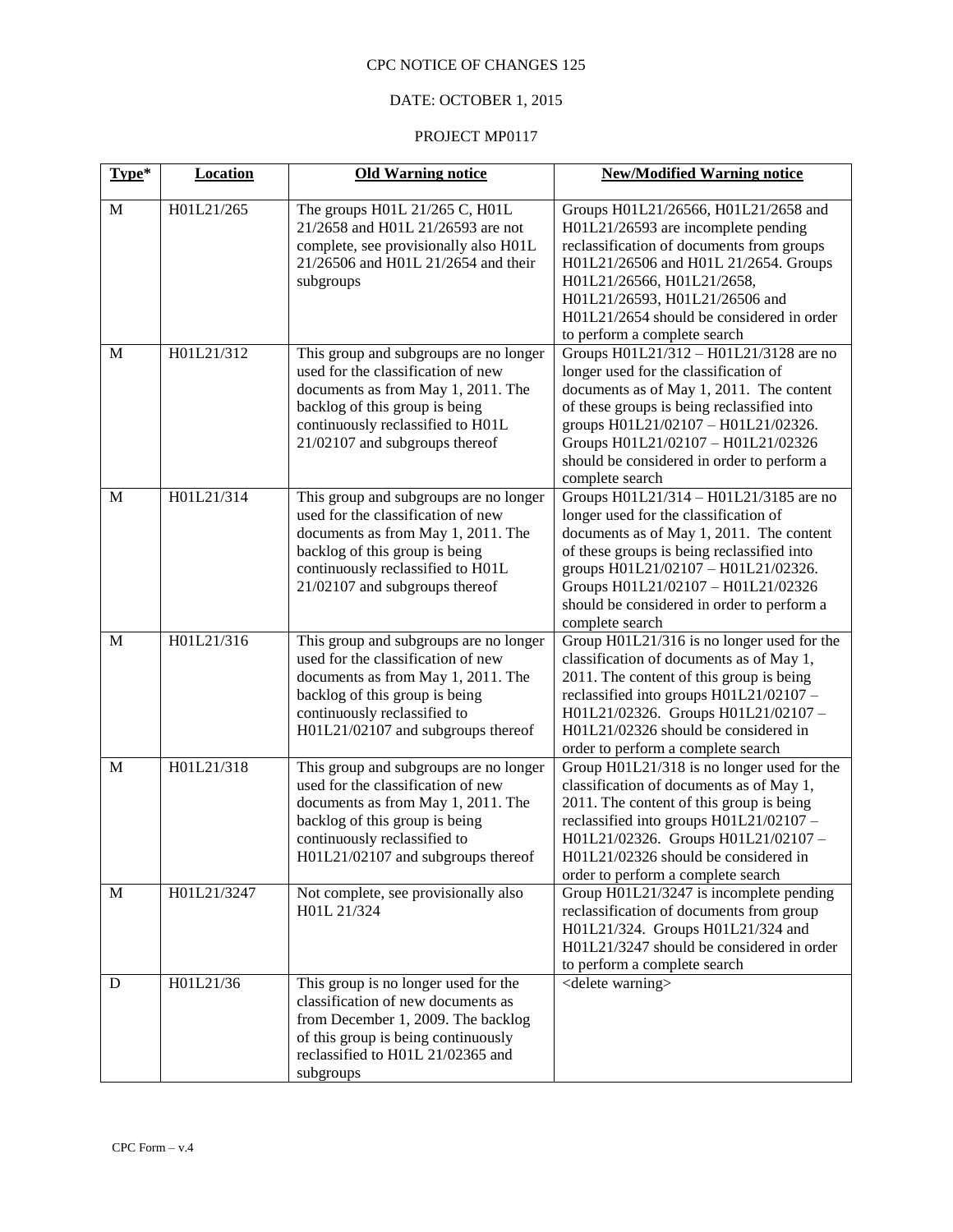## DATE: OCTOBER 1, 2015

| Type* | <b>Location</b> | <b>Old Warning notice</b>                                                                                                                                                                                     | <b>New/Modified Warning notice</b>                                                                                                                                                                                                              |
|-------|-----------------|---------------------------------------------------------------------------------------------------------------------------------------------------------------------------------------------------------------|-------------------------------------------------------------------------------------------------------------------------------------------------------------------------------------------------------------------------------------------------|
| D     | H01L21/58       | This group is no longer used for the<br>classification of new documents as<br>from June 1, 2010. The backlog of this<br>group is being continuously reclassified<br>to H01L24/80 and subgroups                | <delete warning=""></delete>                                                                                                                                                                                                                    |
| D     | H01L21/67703    | This group and subgroups are not<br>complete pending completion of<br>reorganization; see also H01L 21/677                                                                                                    | <delete warning=""></delete>                                                                                                                                                                                                                    |
| D     | H01L21/6776     | This group and subgroups are not<br>complete pending completion of<br>reorganization; see also H01L 21/677                                                                                                    | <delete warning=""></delete>                                                                                                                                                                                                                    |
| D     | H01L21/76814    | Groups H01L 21/76814 - H01L<br>21/76817 are not complete; see<br>provisionally H01L 21/76802                                                                                                                  | <delete warning=""></delete>                                                                                                                                                                                                                    |
| D     | H01L21/76822    | Groups H01L 21/76822 - H01L<br>21/76837 are not complete; see<br>provisionally H01L 21/76801                                                                                                                  | <delete warning=""></delete>                                                                                                                                                                                                                    |
| D     | H01L23/482      | The documents of this group dealing<br>with arrangements for connecting<br>semiconductor or other solid state<br>bodies are being continuously<br>reclassified to H01L24/01 and<br>subgroups                  | <delete warning=""></delete>                                                                                                                                                                                                                    |
| D     | H01L23/485      | The documents of this group dealing<br>with arrangements for connecting<br>semiconductor or other solid state<br>bodies are being continuously<br>reclassified to H01L24/01 and<br>subgroups                  | <delete warning=""></delete>                                                                                                                                                                                                                    |
| D     | H01L23/49       | This group is no longer used for the<br>classification of new documents as<br>from June 1, 2010. The backlog of this<br>group is being continuously reclassified<br>to H01L23/00C2W and subgroups             | <delete warning=""></delete>                                                                                                                                                                                                                    |
| D     | H01L24/00       | H01L21/4885, H01L21/58,<br>H01L23/48, H01L23/482,<br>H01L23/485, H01L23/488                                                                                                                                   | <delete warning=""></delete>                                                                                                                                                                                                                    |
| D     | H01L24/01       | 1. Not complete, see provisionally also<br>H01L 23/482, H01L 23/485 and<br>subgroups<br>2. Pending reorganisation subgroups of<br>this group are not complete; see also<br>this group and the other subgroups | <delete warning=""></delete>                                                                                                                                                                                                                    |
| M     | H01L24/02       | 1. Pending reorganisation see<br>provisionally also H01L 24/10 for<br><b>Under Bump Metallization [UBM]</b><br>2. Pending reorganisation, subgroups of<br>this group are not complete; see also<br>this group | Groups H01L24/02 - H01L24/09 are<br>incomplete pending reclassification of<br>documents from groups H01L24/02 and<br>H01L24/10. Groups H01L24/02 -<br>H01L24/09 and H01L24/10 should be<br>considered in order to perform a complete<br>search. |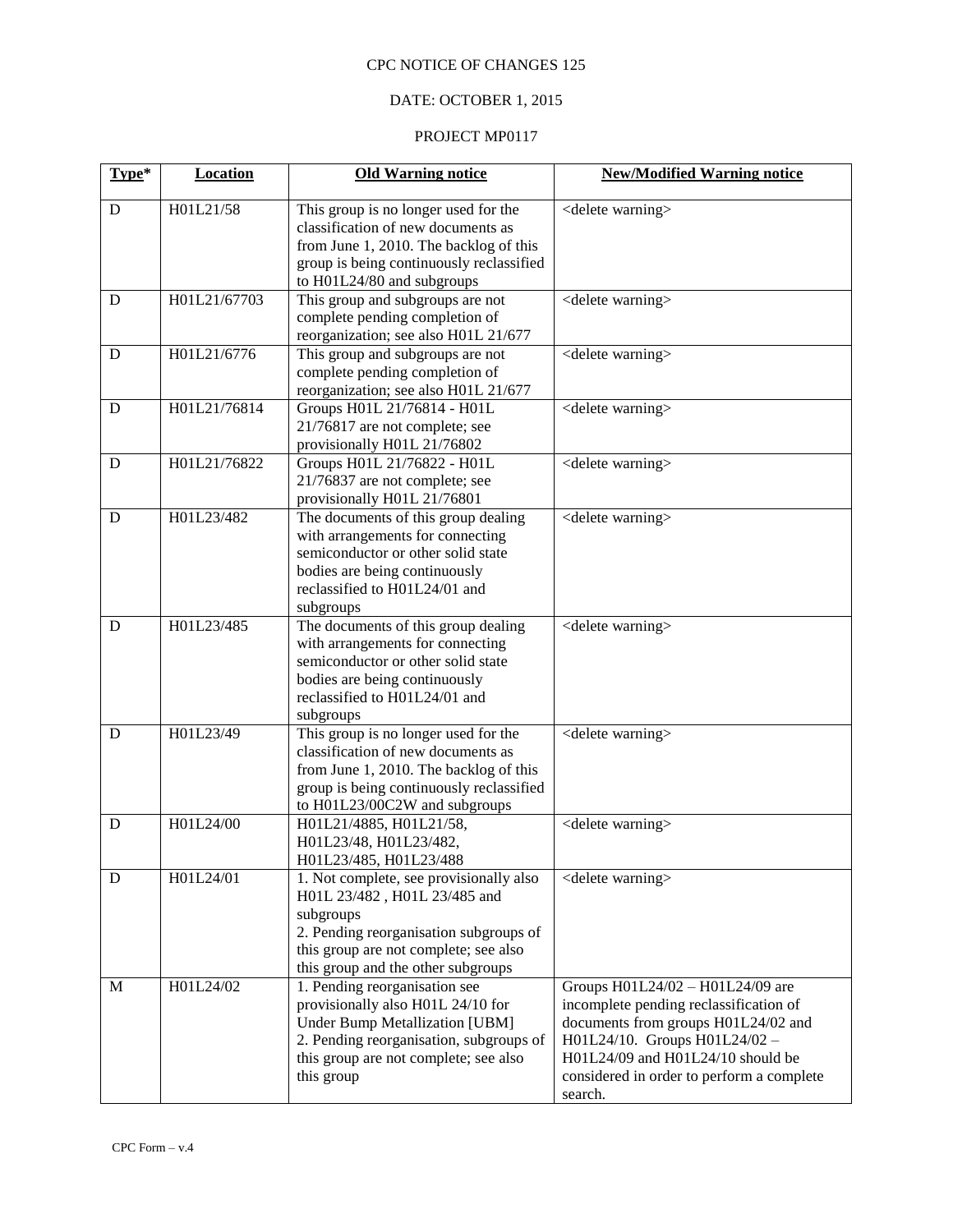## DATE: OCTOBER 1, 2015

## PROJECT MP0117

| Type*          | <b>Location</b> | <b>Old Warning notice</b>                                                                                                                                                                | <b>New/Modified Warning notice</b>                                                                                                                                                                                                                                                              |
|----------------|-----------------|------------------------------------------------------------------------------------------------------------------------------------------------------------------------------------------|-------------------------------------------------------------------------------------------------------------------------------------------------------------------------------------------------------------------------------------------------------------------------------------------------|
| $\mathbf{M}$   | H01L24/18       | 1. Pending reorganisation, see<br>provisionally also H01L 24/82<br>2. Pending reorganisation, subgroups of<br>this group are not complete; see also<br>this group                        | Groups H01L24/18 - H01L24/25 are<br>incomplete pending reclassification of<br>documents from groups H01L24/18 and<br>H01L24/82. Groups H01L24/18-<br>H01L24/25 and H01L24/82 should be<br>considered in order to perform a complete<br>search.                                                  |
| M              | H01L24/34       | 1. Pending reorganisation see<br>provisionally also H01L24/01,<br>H01L24/42, H01L24/85<br>2. Pending reorganisation, subgroups of<br>this group are not<br>complete; see also this group | Groups H01L24/34 - H01L24/41 are<br>incomplete pending reclassification of<br>documents from groups H01L24/34,<br>H01L24/01, H01L24/42, and H01L24/85.<br>Groups H01L24/34 - H01L24/41 and<br>H01L24/01, H01L24/42, H01L24/85 should<br>be considered in order to perform a<br>complete search. |
| M              | H01L24/43       | H01L21/4885 and subgroups,<br>H01L24/42, H01L24/85                                                                                                                                       | Group H01L24/43 is incomplete pending<br>reclassification of documents from groups<br>H01L21/4885 and H01L24/42, H01L24/85.<br>Groups H01L24/43 and H01L21/4885,<br>H01L24/42, H01L24/85 should be<br>considered in order to perform a complete<br>search.                                      |
| $\mathbf{M}$   | H01L24/44       | H01L24/42, H01L24/85                                                                                                                                                                     | Group H01L24/44 is incomplete pending<br>reclassification of documents from groups<br>H01L24/42 and H01L24/85. Groups<br>H01L24/44 and H01L24/42, H01L24/85<br>should be considered in order to perform a<br>complete search.                                                                   |
| M              | H01L24/47       | H01L24/42, H01L24/85]                                                                                                                                                                    | Group H01L24/47 is incomplete pending<br>reclassification of documents from groups<br>H01L24/42 and H01L24/85. Groups<br>H01L24/47 and H01L24/42, H01L24/85<br>should be considered in order to perform a<br>complete search.                                                                   |
| D              | H01L24/48       | H01L24/42, H01L24/85                                                                                                                                                                     | <delete warning=""></delete>                                                                                                                                                                                                                                                                    |
| $\mathbf D$    | H01L24/49       | H01L24/42, H01L24/85                                                                                                                                                                     | <delete warning=""></delete>                                                                                                                                                                                                                                                                    |
| $\overline{M}$ | H01L24/50       | H01L24/86                                                                                                                                                                                | Group H01L24/50 is incomplete pending<br>reclassification of documents from group<br>H01L24/86. Groups H01L24/50 and<br>H01L24/86 should be considered in order to<br>perform a complete search.                                                                                                |
| D              | H01L24/80       | 1. Pending reorganisation see<br>provisionally also H01L 21/60<br>2. Subgroups of this group are not<br>complete; see also this group and the<br>other                                   | <delete warning=""></delete>                                                                                                                                                                                                                                                                    |
| M              | H01L24/84       | H01L24/85                                                                                                                                                                                | Group H01L24/84 is incomplete pending<br>reclassification of documents from group<br>H01L24/85. Groups H01L24/84 and<br>H01L24/85 should be considered in order to<br>perform a complete search.                                                                                                |
| D              | H01L24/90       | H01L21/60 E                                                                                                                                                                              | <delete warning=""></delete>                                                                                                                                                                                                                                                                    |

CPC Form  $- v.4$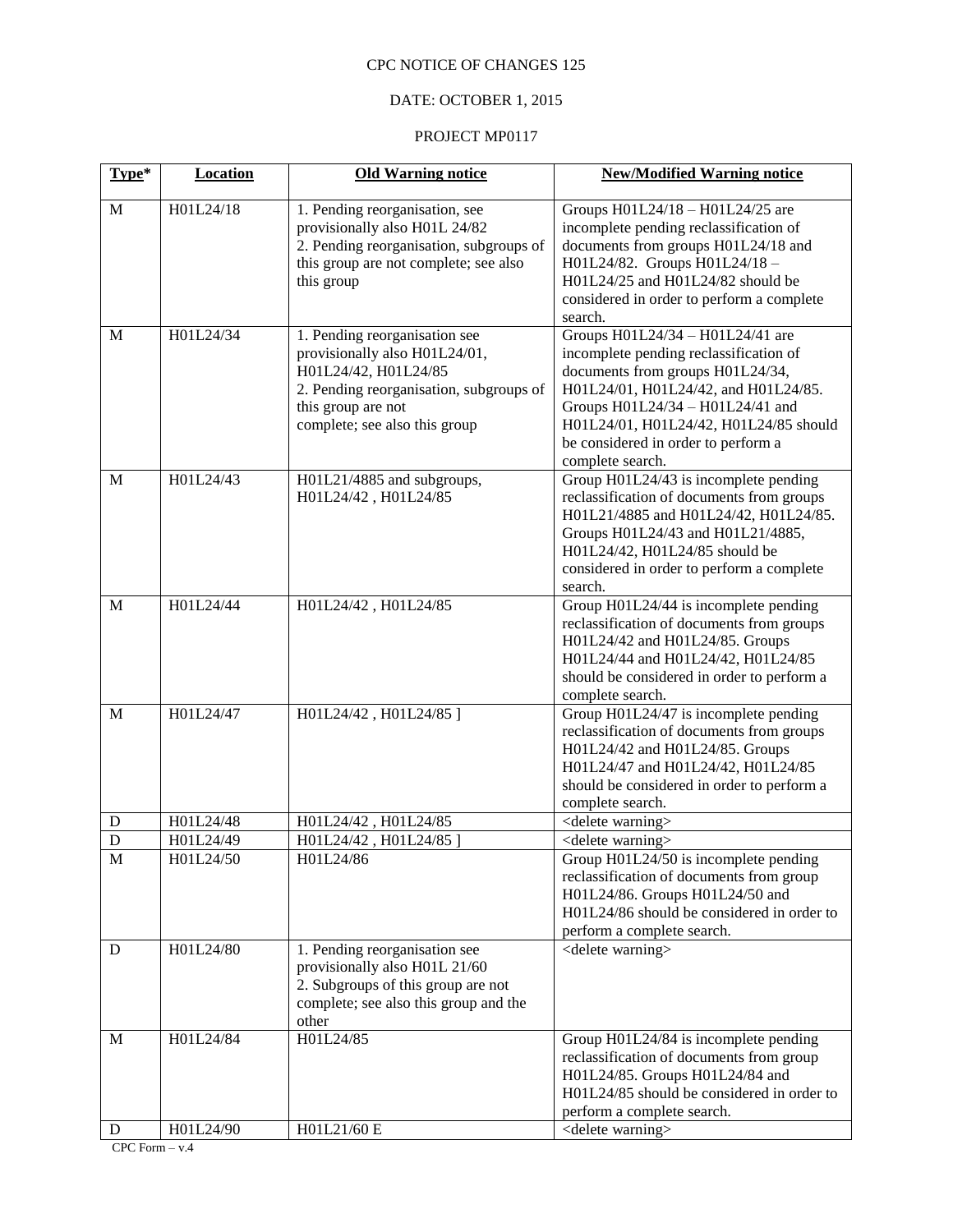## DATE: OCTOBER 1, 2015

| Type*          | <b>Location</b> | <b>Old Warning notice</b>                                                                                                      | <b>New/Modified Warning notice</b>                                                                                                                                                                                                        |
|----------------|-----------------|--------------------------------------------------------------------------------------------------------------------------------|-------------------------------------------------------------------------------------------------------------------------------------------------------------------------------------------------------------------------------------------|
| $\mathbf{M}$   | H01L24/93       | H01L 24/80 and subgroups and H01L<br>24/90                                                                                     | Group H01L24/93 is incomplete pending<br>reclassification of documents from groups<br>H01L24/80 - H01L24/90. Groups<br>H01L24/93 and H01L24/80 - H01L24/90<br>should be considered in order to perform a<br>complete search.              |
| D              | H01L27/10826    | not complete pending completion of<br>reclassification; see also H01L<br>27/10823                                              | <delete warning=""></delete>                                                                                                                                                                                                              |
| D              | H01L27/10847    | not complete pending completion of<br>reclassification; see also H01L<br>27/10844                                              | <delete warning=""></delete>                                                                                                                                                                                                              |
| D              | H01L27/10879    | not complete pending completion of<br>reclassification; see also H01L<br>27/10876                                              | $\overline{\le}$ delete warning>                                                                                                                                                                                                          |
| D              | H01L27/1116     | not complete, pending reorganisation,<br>see provisionally also H01L 27/105                                                    | <delete warning=""></delete>                                                                                                                                                                                                              |
| D              | H01L27/11286    | not complete, pending reorganisation,<br>see provisionally also H01L 27/105                                                    | <delete warning=""></delete>                                                                                                                                                                                                              |
| $\mathbf D$    | H01L27/11504    | Not complete, see H01L 27/11502                                                                                                | <delete warning=""></delete>                                                                                                                                                                                                              |
| $\mathbf D$    | H01L27/11512    | Not complete, see H01L 27/11502                                                                                                | <delete warning=""></delete>                                                                                                                                                                                                              |
| $\mathbf D$    | H01L27/11514    | Not complete, see H01L 27/11502                                                                                                | <delete warning=""></delete>                                                                                                                                                                                                              |
| $\overline{D}$ | H01L27/11517    | Group H01L 27/11517 and subgroups<br>are not complete pending<br>reorganisation. See also H01L 27/115                          | <delete warning=""></delete>                                                                                                                                                                                                              |
| D              | H01L27/11556    | not complete pending reorganisation,<br>see provisionally also H01L 27/11551                                                   | <delete warning=""></delete>                                                                                                                                                                                                              |
| $\mathbf D$    | H01L27/11565    | Not complete, see H01L 27/115                                                                                                  | <delete warning=""></delete>                                                                                                                                                                                                              |
| $\mathbf D$    | H01L27/11575    | Not complete, see H01L 27/115                                                                                                  | <delete warning=""></delete>                                                                                                                                                                                                              |
| $\mathbf D$    | H01L27/11578    | Not complete, see H01L 27/115                                                                                                  | <delete warning=""></delete>                                                                                                                                                                                                              |
| $\mathbf D$    | H01L27/11582    | not complete pending reorganisation,<br>see provisionally also H01L 27/11578                                                   | <delete warning=""></delete>                                                                                                                                                                                                              |
| D              | H01L27/11587    | Not complete, see H01L 27/11585                                                                                                | <delete warning=""></delete>                                                                                                                                                                                                              |
| D              | H01L27/11595    | Not complete, see H01L 27/11585                                                                                                | <delete warning=""></delete>                                                                                                                                                                                                              |
| $\mathbf D$    | H01L27/11597    | Not complete, see H01L 27/11585                                                                                                | <delete warning=""></delete>                                                                                                                                                                                                              |
| M              | H01L27/1214     | Subgroups of H01 $\overline{L}$ 27/1214 are not                                                                                | Groups H01L27/1218 - H01L27/1296 are                                                                                                                                                                                                      |
|                |                 | complete, pending reorganization see<br>provisionally also this group                                                          | incomplete pending reclassification of<br>documents from group H01L27/1214.<br>Groups H01L27/1218 - H01L27/1296 and<br>H01L27/1214 should be considered in order<br>to perform a complete search.                                         |
| D              | H01L27/24       | Groups H01L 27/2409 to H01L 27/249<br>are not complete pending<br>reclassification; see provisionally also<br>group H01L 27/24 | <delete warning=""></delete>                                                                                                                                                                                                              |
| M              | H01L27/3211     | The subgroups of H01L 27/3211 are<br>not complete pending a reorganization,<br>see provisionally also this group               | Groups H01L27/3213 - H01L27/3218 are<br>incomplete pending reclassification of<br>documents from group H01L27/3211.<br>Groups H01L27/3213 - H01L27/3218 and<br>H01L27/3211 should be considered in order<br>to perform a complete search. |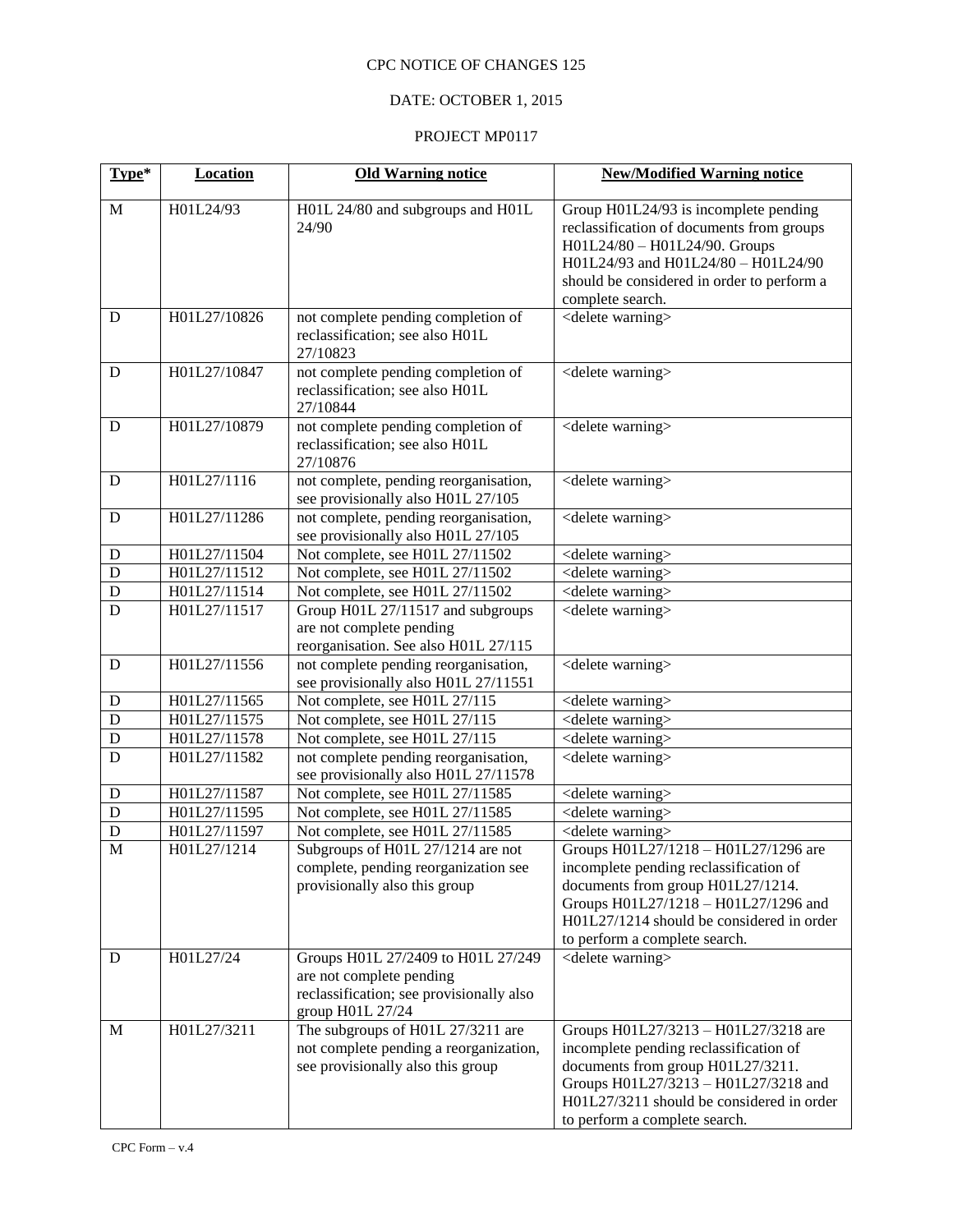## DATE: OCTOBER 1, 2015

| Type*          | <b>Location</b> | <b>Old Warning notice</b>                                                                                                                                          | <b>New/Modified Warning notice</b>                                                                                                                                                                                                                                       |  |
|----------------|-----------------|--------------------------------------------------------------------------------------------------------------------------------------------------------------------|--------------------------------------------------------------------------------------------------------------------------------------------------------------------------------------------------------------------------------------------------------------------------|--|
| $\mathbf{M}$   | H01L29/0852     | This group and subgroups thereof are<br>not complete, see provisionally also<br>H01L 29/0847 and H01L 29/7801 and<br>subgroups thereof                             | Groups H01L29/0852 - H01L29/0886 are<br>incomplete pending reclassification of<br>documents from group H01L29/0847 and<br>H01L29/7801. Groups H01L29/0852-<br>H01L29/0886 and H01L29/0847,<br>H01L29/7801 should be considered in order<br>to perform a complete search. |  |
| ${\bf D}$      | H01L29/401      | H01L21/28026 and subgroups                                                                                                                                         | <delete warning=""></delete>                                                                                                                                                                                                                                             |  |
| D              | H01L29/42356    | This group and subgroup thereof are<br>not complete, see provisionally also<br>H01L 29/78, H01L 29/7801 and<br>subgroups thereof, H01L 29/7827 and<br>H01L 29/7834 | <delete warning=""></delete>                                                                                                                                                                                                                                             |  |
| M              | H01L29/4991     | Not complete, see provisionally also<br>H01L 29/4983                                                                                                               | Group H01L29/4991 is incomplete pending<br>reclassification of documents from group<br>H01L29/4983. Groups H01L29/4991 and<br>H01L29/4983 should be considered in order<br>to perform a complete search.                                                                 |  |
| ${\bf D}$      | H01L29/66681    | H01L29/66674                                                                                                                                                       | <delete warning=""></delete>                                                                                                                                                                                                                                             |  |
| $\overline{D}$ | H01L29/66719    | H01L29/66712                                                                                                                                                       | <delete warning=""></delete>                                                                                                                                                                                                                                             |  |
| $\overline{M}$ | H01L29/7803     | This group and subgroups thereof are<br>not complete, see provisionally also<br>H01L 29/7802                                                                       | Groups H01L29/7803 - H01L29/7808 are<br>incomplete pending reclassification of<br>documents from group H01L29/7802.<br>Groups H01L29/7803 - H01L29/7808 and<br>H01L29/7802 should be considered in order<br>to perform a complete search.                                |  |
| M              | H01L29/7811     | This group is not complete, see<br>provionally also H01L 29/7802, H01L<br>29/7809 and H01L 29/7813                                                                 | Group H01L29/7811 is incomplete pending<br>reclassification of documents from group<br>H01L29/7802. Groups H01L29/7811 and<br>H01L29/7802 should be considered in order<br>to perform a complete search.                                                                 |  |
| $\mathbf M$    | H01L29/7815     | This group is not complete, see<br>provisionally also H01L 29/7802,<br>H01L 29/7809 and H01L 29/7813                                                               | Group H01L29/7815 is incomplete pending<br>reclassification of documents from group<br>H01L29/7802. Groups H01L29/7815 and<br>H01L29/7802 should be considered in order<br>to perform a complete search.                                                                 |  |
| ${\bf D}$      | H01L29/7816     | This group and subgroups thereof are<br>not complete, see provisionally also<br>H01L 29/7801                                                                       | <delete warning=""></delete>                                                                                                                                                                                                                                             |  |
| D              | H01L29/7828     | This group is not complete, see<br>provisionally also H01L 29/7827                                                                                                 | <delete warning=""></delete>                                                                                                                                                                                                                                             |  |
| D              | H01L29/7842     | The groups H01L 29/7843 to H01L<br>29/7849 are not complete, see<br>provisionally also H01L 29/7842                                                                | <delete warning=""></delete>                                                                                                                                                                                                                                             |  |
| D              | H01L41/047      | Pending reorganisation, the groups<br>H01L41/0471 to H01L41/0477 are not<br>complete, see provisionally also<br>H01L41/047                                         | <delete warning=""></delete>                                                                                                                                                                                                                                             |  |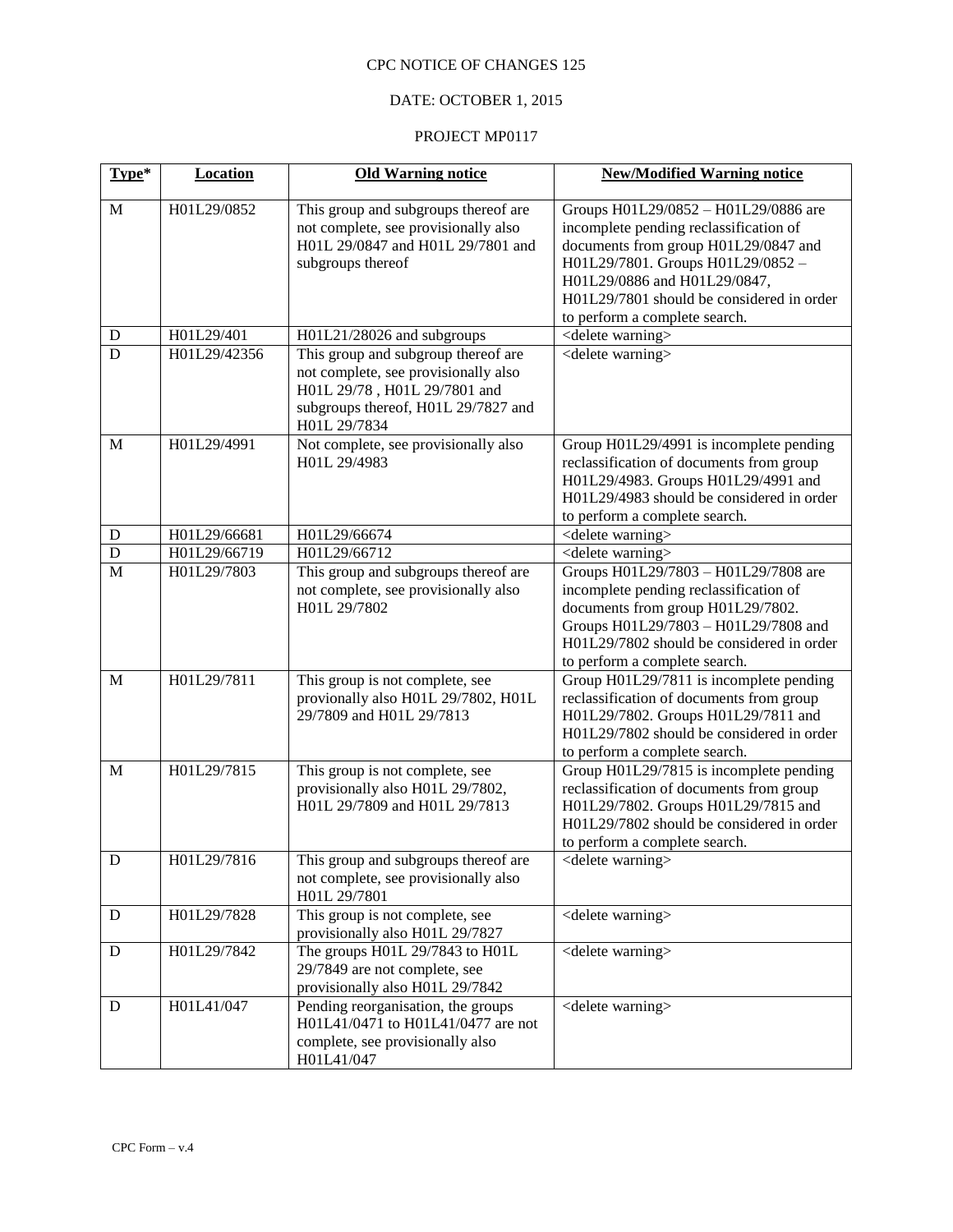## DATE: OCTOBER 1, 2015

| Type* | Location    | <b>Old Warning notice</b>                                                                                                                                                                                                                                                                        | <b>New/Modified Warning notice</b>                                                                                                                                                                                                        |  |
|-------|-------------|--------------------------------------------------------------------------------------------------------------------------------------------------------------------------------------------------------------------------------------------------------------------------------------------------|-------------------------------------------------------------------------------------------------------------------------------------------------------------------------------------------------------------------------------------------|--|
| D     | H01L41/053  | Pending reorganisation, the groups<br>H01L41/0533 to H01L41/0536 are not<br>complete, see provisionally also<br>H01L41/053                                                                                                                                                                       | <delete warning=""></delete>                                                                                                                                                                                                              |  |
| D     | H01L41/08   | Pending reorganisation, the groups<br>H01L41/08 C, H01L41/08 F, and<br>H01L41/0825 are not complete, see<br>provisionally also H01L41/08                                                                                                                                                         | <delete warning=""></delete>                                                                                                                                                                                                              |  |
| D     | H01L41/083  | Pending reorganisation, the groups<br>H01L41/0831 to H01L41/0838 are not<br>complete, see provisionally also<br>H01L41/083                                                                                                                                                                       | <delete warning=""></delete>                                                                                                                                                                                                              |  |
| D     | H01L41/0906 | Pending reorganisation, the groups<br>H01L41/0913 to H01L41/092 are not<br>complete, see provisionally also<br>H01L41/09 B                                                                                                                                                                       | <delete warning=""></delete>                                                                                                                                                                                                              |  |
| D     | H01L41/0926 | Pending reorganisation, the groups<br>H01L41/0933 to H01L41/098 are not<br>complete, see provisionally also<br>H01L41/0926                                                                                                                                                                       | <delete warning=""></delete>                                                                                                                                                                                                              |  |
| D     | H01L41/0986 | Pending reorganisation, this group is<br>not complete, see provisionally also<br>H01L41/09                                                                                                                                                                                                       | <delete warning=""></delete>                                                                                                                                                                                                              |  |
| D     | H01L41/0993 | Pending reorganisation, this group is<br>not complete, see provisionally also<br>H01L41/09                                                                                                                                                                                                       | <delete warning=""></delete>                                                                                                                                                                                                              |  |
| D     | H01L41/113  | Pending reorganisation, the groups<br>H01L41/113 to H01L41/1138 are not<br>complete, see provisionally also<br>H01L41/113 and H02N2/18                                                                                                                                                           | <delete warning=""></delete>                                                                                                                                                                                                              |  |
| D     | H01L41/183  | Pending reorganisation, this group is<br>not complete, see provisionally also<br>H01L41/18                                                                                                                                                                                                       | <delete warning=""></delete>                                                                                                                                                                                                              |  |
| D     | H01L41/187  | Pending reorganisation, the groups<br>H01L41/1871 to H01L41/1878 are not<br>complete, see provisionally also<br>H01L41/187]                                                                                                                                                                      | <delete warning=""></delete>                                                                                                                                                                                                              |  |
| D     | H01L45/00   | Groups H01L45/04 - H01L45/16 do<br>not correspond to former or current IPC<br>groups. IPC concordance of said<br>groups is - H01L45/04 - H01L45/16 :<br>H01L45/00.<br>Groups H01L45/06 to H01L45/1691<br>are not complete pending<br>reclassification; see provisionally also<br>group H01L45/04 | <delete warning=""></delete>                                                                                                                                                                                                              |  |
| М     | H01L51/5206 | The subgroups of H01L51/5206 are not<br>complete pending a reorganisation, see<br>provisionally also this group                                                                                                                                                                                  | Groups H01L51/5209 - H01L51/5218 are<br>incomplete pending reclassification of<br>documents from group H01L51/5206.<br>Groups H01L51/5209 - H01L51/5218 and<br>H01L51/5206 should be considered in order<br>to perform a complete search. |  |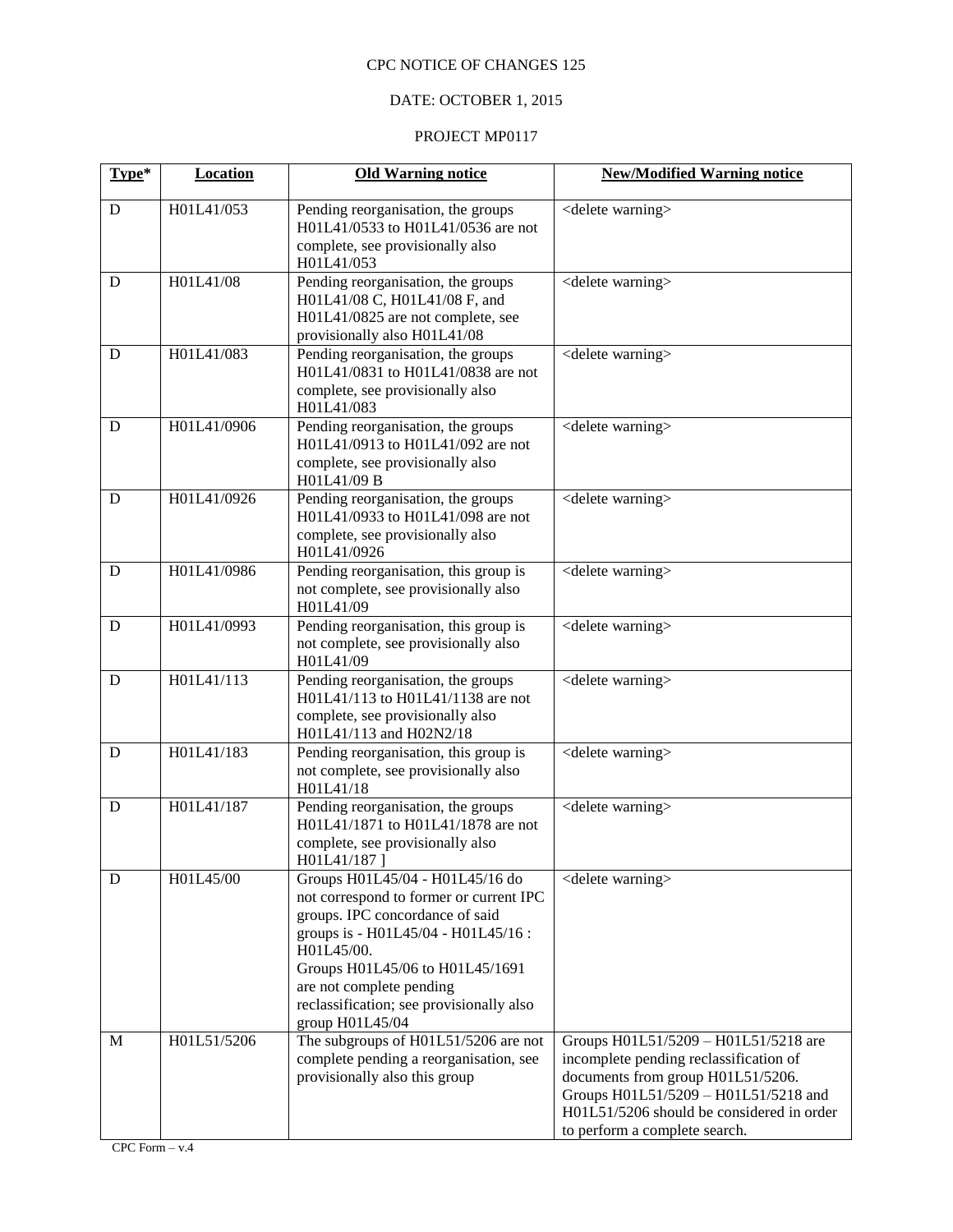## DATE: OCTOBER 1, 2015

#### PROJECT MP0117

| Type* | Location    | <b>Old Warning notice</b>                                                                                       | <b>New/Modified Warning notice</b>                                                                                                                                                                                                        |
|-------|-------------|-----------------------------------------------------------------------------------------------------------------|-------------------------------------------------------------------------------------------------------------------------------------------------------------------------------------------------------------------------------------------|
| M     | H01L51/5221 | The subgroups of H01L51/5221 are not<br>complete pending a reorganisation, see<br>provisionally also this group | Groups H01L51/5225 – H01L51/5234 are<br>incomplete pending reclassification of<br>documents from group H01L51/5221.<br>Groups H01L51/5225 - H01L51/5234 and<br>H01L51/5221 should be considered in order<br>to perform a complete search. |
| M     | H01L51/5237 | The subgroups of H01L51/5237 are not<br>complete pending a reorganisation, see<br>provisionally also this group | Groups H01L51/524 - H01L51/5259 are<br>incomplete pending reclassification of<br>documents from group H01L51/5237.<br>Groups H01L51/524 - H01L51/5259 and<br>H01L51/5237 should be considered in order<br>to perform a complete search.   |

 $*N$  = new warning,  $M$  = modified warning,  $D$  = deleted warning

NOTE: The "Location" column only requires the symbol PRIOR to the location of the warning. No further directions such as "before" or "after" are required.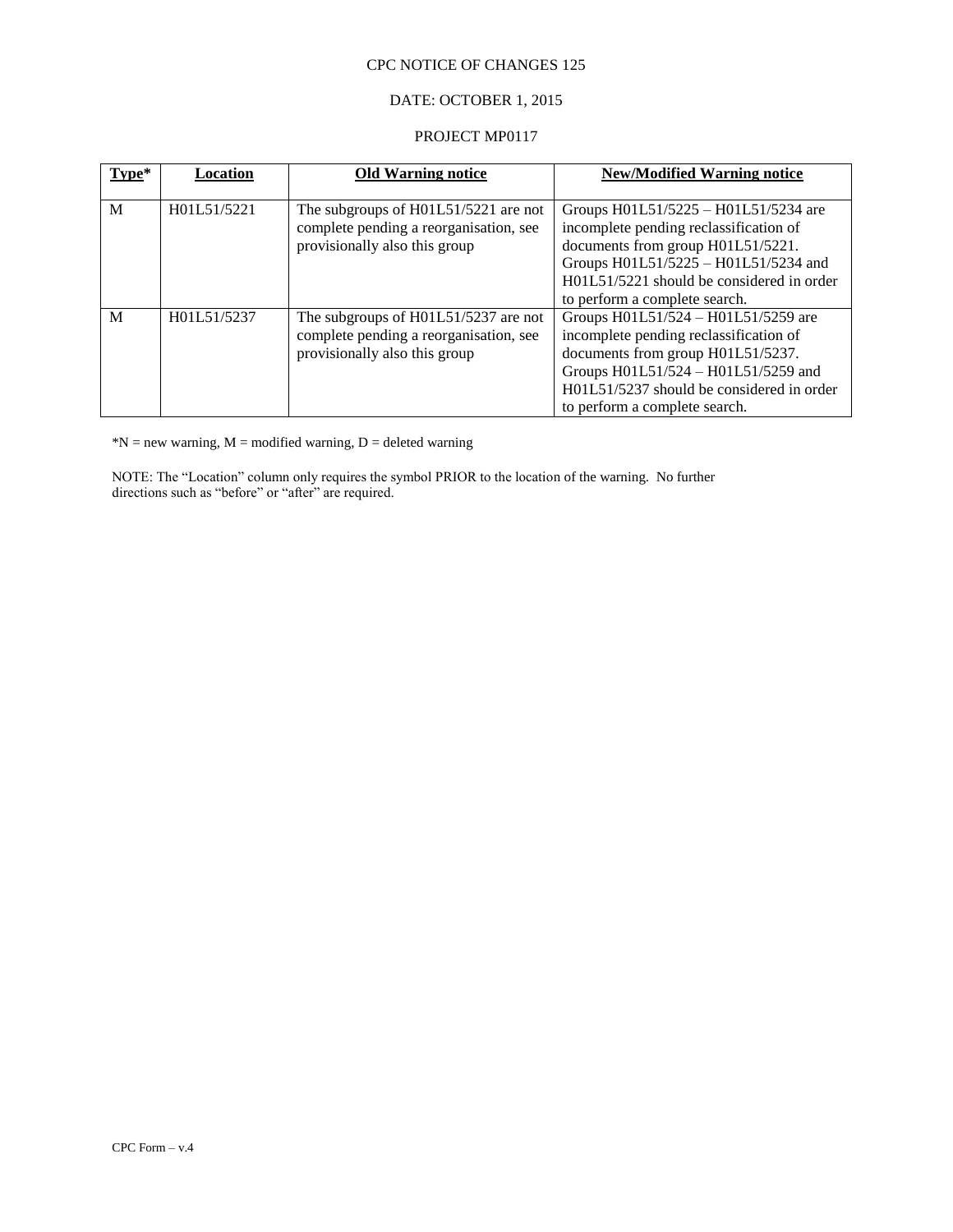#### DATE: OCTOBER 1, 2015

#### PROJECT MP0117

## C. New, Modified or Deleted Note(s)

### **SUBCLASS H01L - SEMICONDUCTOR DEVICES; ELECTRIC SOLID STATE DEVICES NOT OTHERWISE PROVIDED FOR**

| Type* | Location   | Old Note                                                                                                                                                                                                                                                                                                                                                                                                    | <b>New/Modified Note</b>                                                                                                                                                                                                                                                                                                                                                                            |
|-------|------------|-------------------------------------------------------------------------------------------------------------------------------------------------------------------------------------------------------------------------------------------------------------------------------------------------------------------------------------------------------------------------------------------------------------|-----------------------------------------------------------------------------------------------------------------------------------------------------------------------------------------------------------------------------------------------------------------------------------------------------------------------------------------------------------------------------------------------------|
| M     | H01L21/768 | Groups H01L21/768 to<br>H01L21/76898 cover multi<br>-step processes for manufacturing<br>interconnections. Information<br>peculiar to single-step processes<br>should also be classified in the<br>corresponding group, e.g. - cleaning<br>H01L21/02 F - etching H01L21/311,<br>H01L21/3213 - masking<br>H01L21/027, H01L21/033,<br>H01L21/311 D, H01L21/3213 D -<br>planarizing H01L21/3105,<br>H01L21/321 | Groups H01L21/768 to H01L21/76898<br>cover multi-step processes for<br>manufacturing interconnections. Information<br>peculiar to single-step processes should also<br>be classified in the corresponding group, e.g.<br>- cleaning $H01L21/02041$<br>- etching H01L21/311, H01L21/3213<br>- masking H01L21/027, H01L21/033,<br>H01L21/31144, H01L21/32139<br>- planarizing H01L21/3105, H01L21/321 |
| D     | H01L31/06  | Groups H01L31/061 to 31/078 are<br>based on [IPC2012.01]                                                                                                                                                                                                                                                                                                                                                    | $\leq$ delete note $\geq$                                                                                                                                                                                                                                                                                                                                                                           |

 $*N$  = new note, M = modified note, D = deleted note

NOTE: The "Location" column only requires the symbol PRIOR to the location of the note. No further directions such as "before" or "after" are required.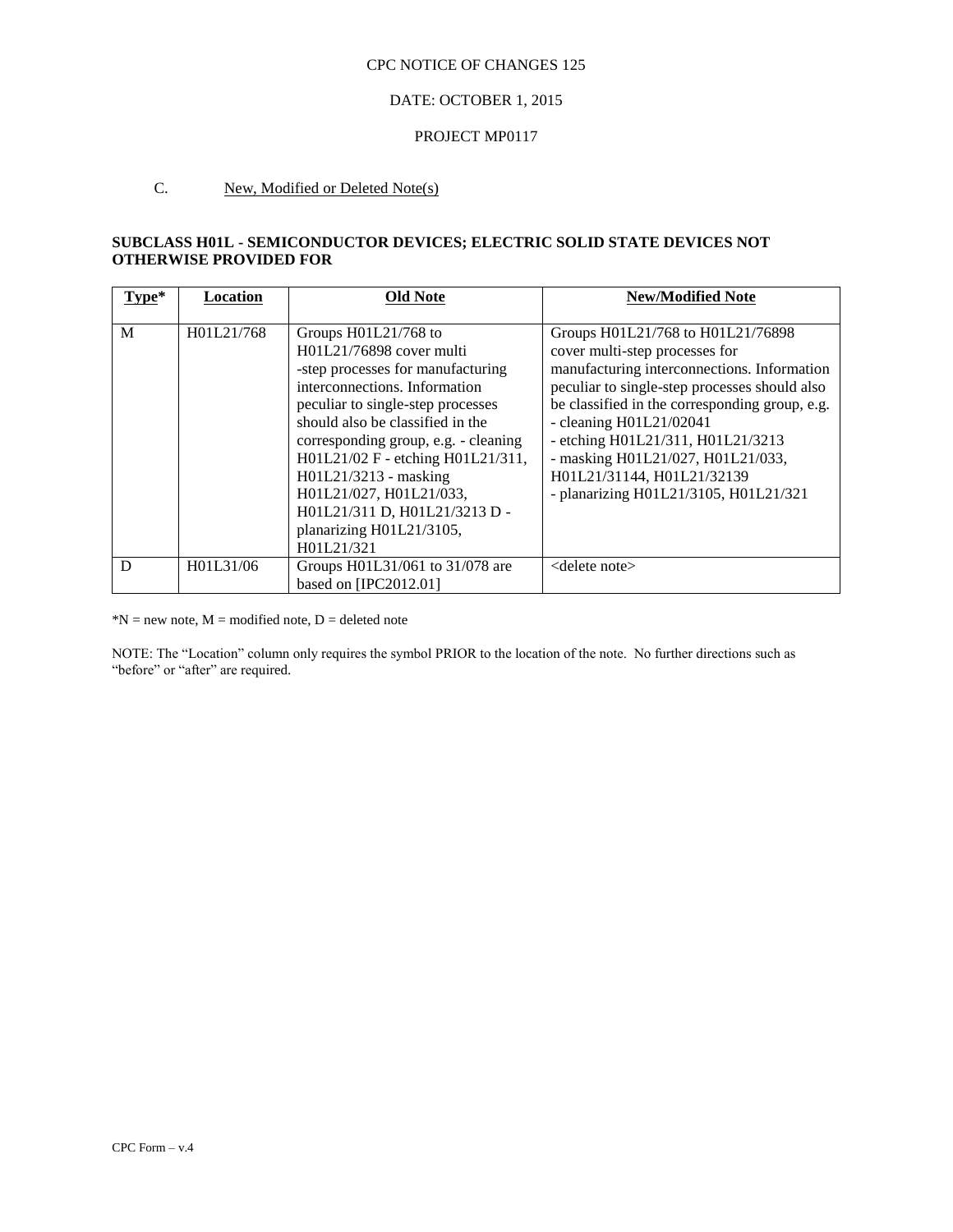## DATE: OCTOBER 1, 2015

#### PROJECT MP0117

# 2. B. DEFINITIONS QUICK FIX

| <b>Symbol</b> | <b>Location of change</b> | <b>Existing reference symbol or</b> | <b>Action</b> ; New symbol; New text |
|---------------|---------------------------|-------------------------------------|--------------------------------------|
|               | (e.g., section title)     | <u>text</u>                         |                                      |
|               |                           |                                     |                                      |
| H01L21/02038  | <b>Entire Definition</b>  |                                     | <b>DELETE</b>                        |
| H01L21/30     | "References relevant"     | H01L21/36                           | H01L21/02365                         |
| H01L21/36     | <b>Entire Definition</b>  |                                     | <b>DELETE</b>                        |
| H01L21/58     | <b>Entire Definition</b>  |                                     | <b>DELETE</b>                        |

- The table above is used for corrections or modifications to existing definitions, e.g. delete an entire definition or part thereof; propose new wording or modify wording of a section, change the symbol the definition is associated with, change or delete a reference symbol, etc.
- Do not delete (F) symbol definitions.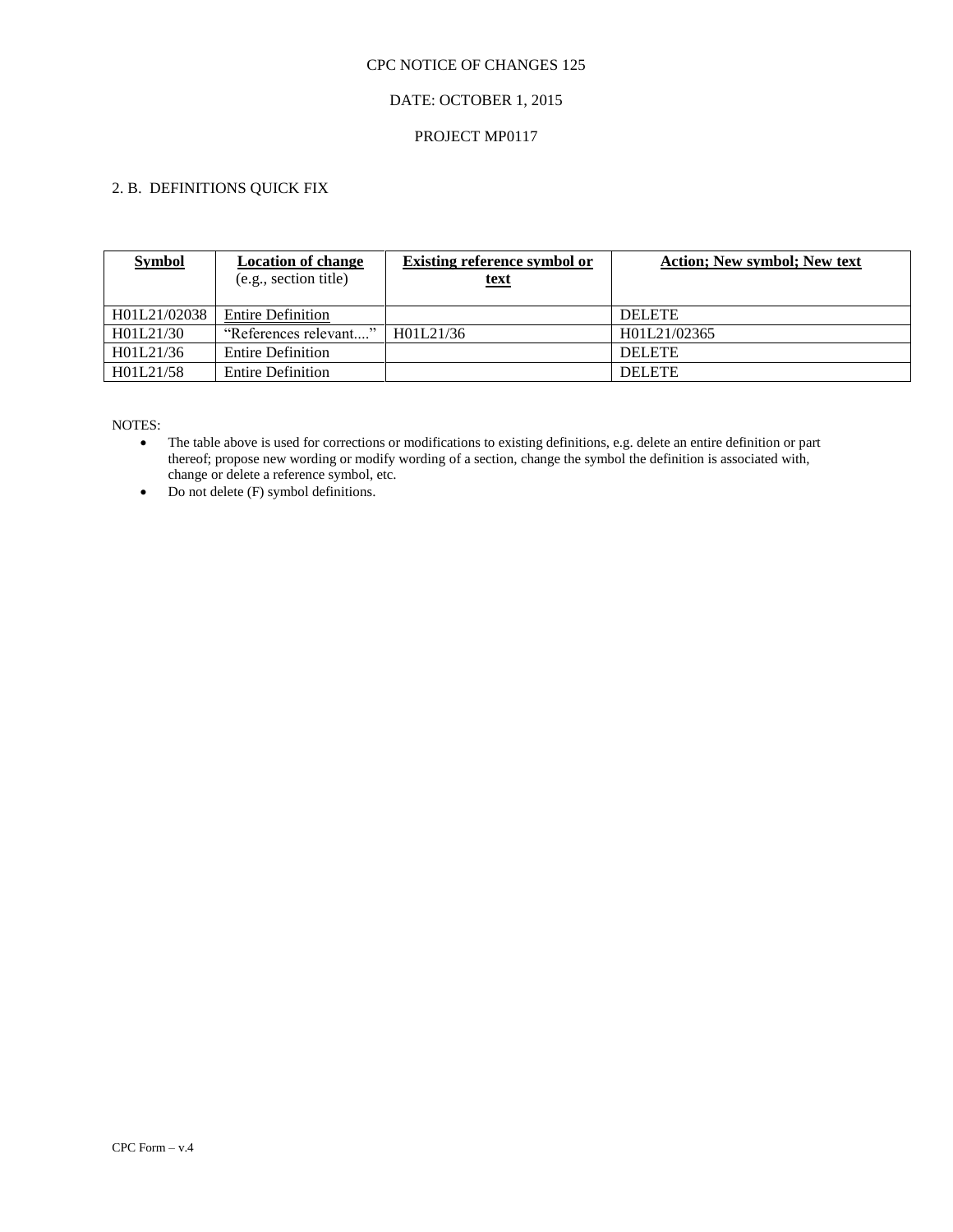### DATE: OCTOBER 1, 2015

#### PROJECT MP0117

### 3. REVISION CONCORDANCE LIST (RCL)

| Tvpe* | <b>From CPC Symbol (existing)</b> | To CPC Symbol(s)                                                                                           |  |
|-------|-----------------------------------|------------------------------------------------------------------------------------------------------------|--|
| D     | H01L21/02038                      | <administrative to<br="" transfer="">H01L21/7624</administrative>                                          |  |
| D     | H01L21/36                         | <administrative to<br="" transfer="">H01L21/02521</administrative>                                         |  |
| D     | H01L21/363                        | <administrative to<br="" transfer="">H01L21/02521 and H01L21/02631<br/>simultaneously&gt;</administrative> |  |
| D     | H01L21/365                        | <administrative to<br="" transfer="">H01L21/02521 and H01L21/0262<br/>simultaneously&gt;</administrative>  |  |
| D     | H01L21/368                        | <administrative to<br="" transfer="">H01L21/02521 and H01L21/02623<br/>simultaneously</administrative>     |  |
| D     | H01L21/58                         | $\alpha$ <admin. 80="" h01l24="" to="" transfer=""></admin.>                                               |  |

 $*C$  = entries with modified file scope where reclassification of documents from the entries is involved;  $Q$  = new entries which are firstly populated with documents via administrative transfers from deleted (D) entries. Afterwards, the transferred documents into the Q entry will either stay or be moved to more appropriate entries, as determined by intellectual reclassification;  $D =$ deleted entries.

- Only C, D, and Q type entries are included in the table above.
- When multiple symbols are included in the "To" column, avoid using ranges of symbols in order to be as precise as possible.
- For administrative transfer of documents, the following text should be used: "< administrative transfer to XX>" or "<administrative transfer to XX and YY simultaneously>" when administrative transfer of the same documents is to more than one place.
- Administrative transfer to main trunk groups is assumed to be "invention information", unless otherwise indicated, and to 2000 series groups is assumed to be "additional information".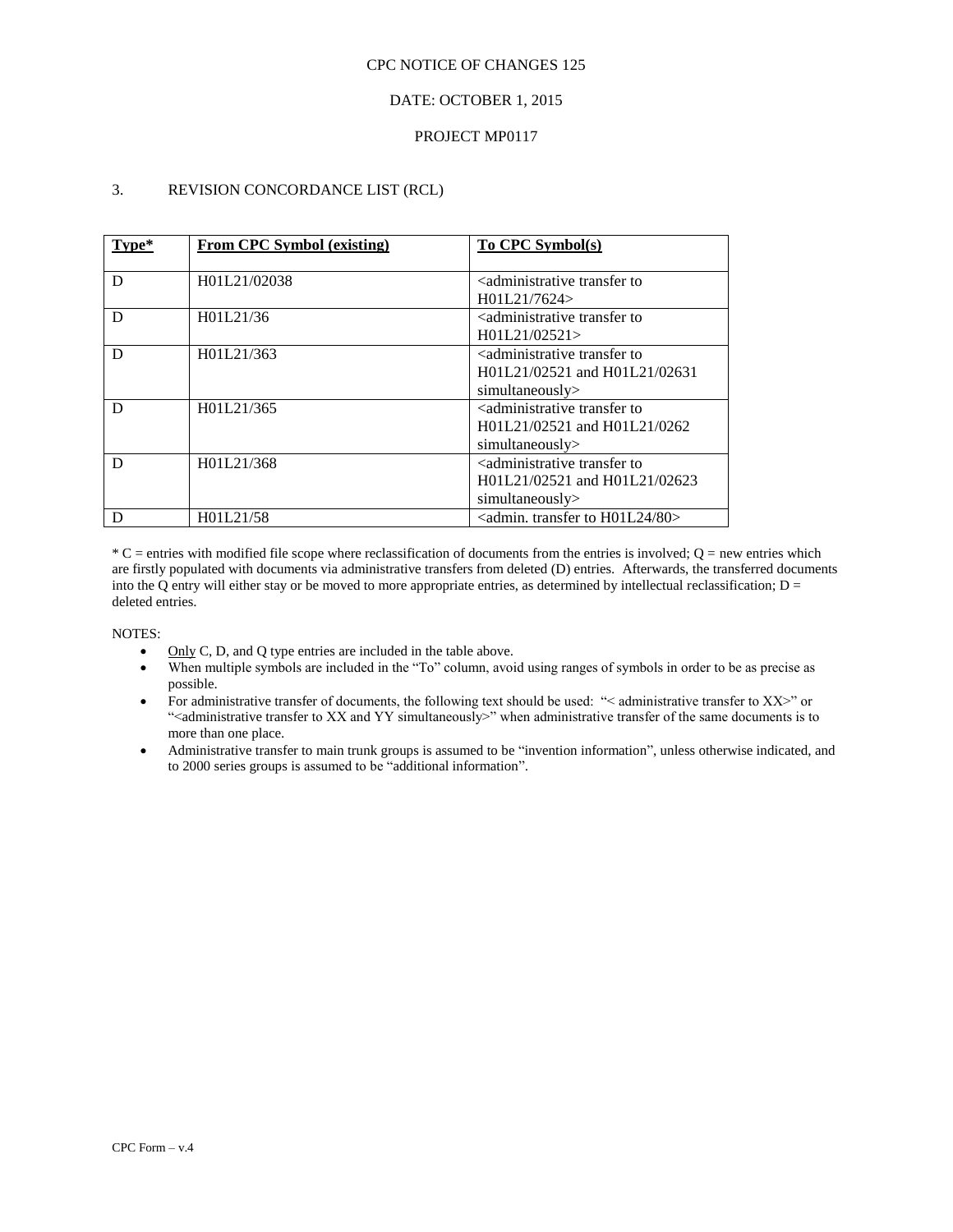### DATE: OCTOBER 1, 2015

### PROJECT MP0117

## 4. CHANGES TO THE CPC-TO-IPC CONCORDANCE LIST (CICL)

| CPC          | <u>IPC</u> | Action*       |
|--------------|------------|---------------|
| H01L21/02038 |            | <b>DELETE</b> |
| H01L21/36    |            | <b>DELETE</b> |
| H01L21/363   |            | <b>DELETE</b> |
| H01L21/365   |            | <b>DELETE</b> |
| H01L21/368   |            | <b>DELETE</b> |
| H01L21/58    |            | <b>DELETE</b> |

\*Action column:

- For an (N) or (Q) entry, provide an IPC symbol and complete the Action column with "NEW."
- For an existing CPC main trunk entry or indexing entry where the existing IPC symbol needs to be changed, provide an updated IPC symbol and complete the Action column with "UPDATED."
- For a (D) CPC entry or indexing entry complete the Action column with "DELETE." IPC symbol does not need to be included in the IPC column.
- For an (N) 2000 series CPC entry which is positioned within the main trunk scheme (breakdown code) provide an IPC symbol and complete the action column with "NEW".
- For an (N) 2000 series CPC entry positioned at the end of the CPC scheme (orthogonal code), with no IPC equivalent, complete the IPC column with "CPCONLY" and complete the action column with "NEW".

- F symbols are not included in the CICL table above.
- E and M symbols are not included in the CICL table above unless a change to the existing IPC is desired.